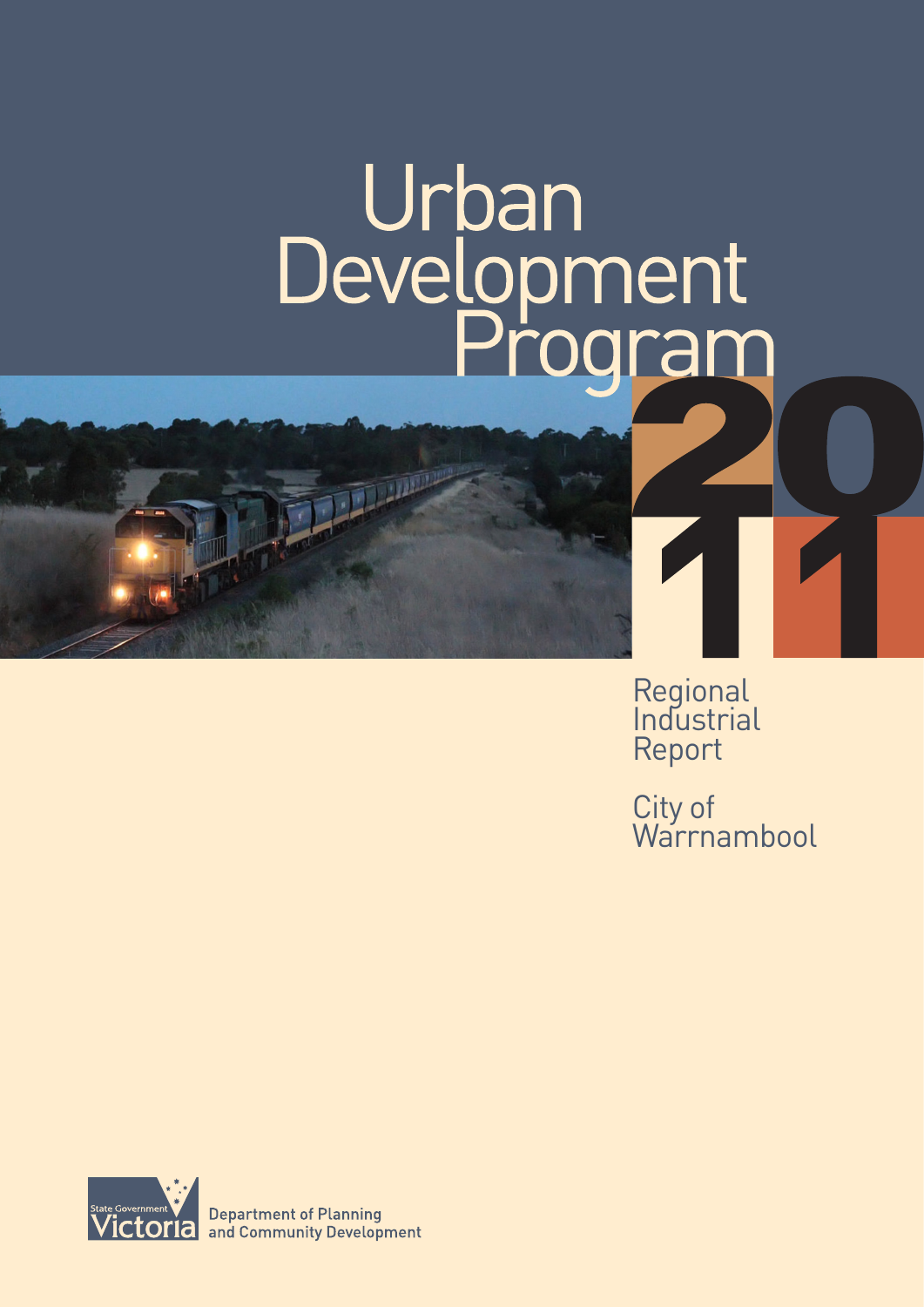## ACKNOWLEDGEMENTS

This Urban Development Program was undertaken by Spatial Economics Pty Ltd, and commissioned by the Department of Planning and Community Development. The Urban Development Program (Warrnambool) would not have been possible if it were not for the invaluable contribution made by staff from the City of Warrnambool and the Department of Planning and Community Development's Barwon South West Regional Office.

Published by the Urban Development Program Department of Planning and Community Development 1 Spring Street Melbourne Victoria 3000 Telephone (03) 9208 3799

#### September, 2012

© Copyright State Government of Victoria 2012. This publication is copyright. No part may be reproduced by any process except in accordance with provisions of the Copyright Act 1968. Authorised by Matthew Guy, 1 Spring Street Melbourne Victoria 3000.

This publication may be of assistance to you but the State of Victoria and its employees do not guarantee that the publication is without flaw of any kind or is wholly appropriate for your particular purposes and therefore disclaims all liability for an error, loss or other consequence which may arise from you relying on any information in this publication.

#### Accessibility

If you would like to receive this publication in an accessible format, please telephone (03) 9223 1783 or email urbandevelopment.program@dpcd.vic. gov.au. This publication is also published in PDF and Word formats on www.dpcd.vic.gov.au.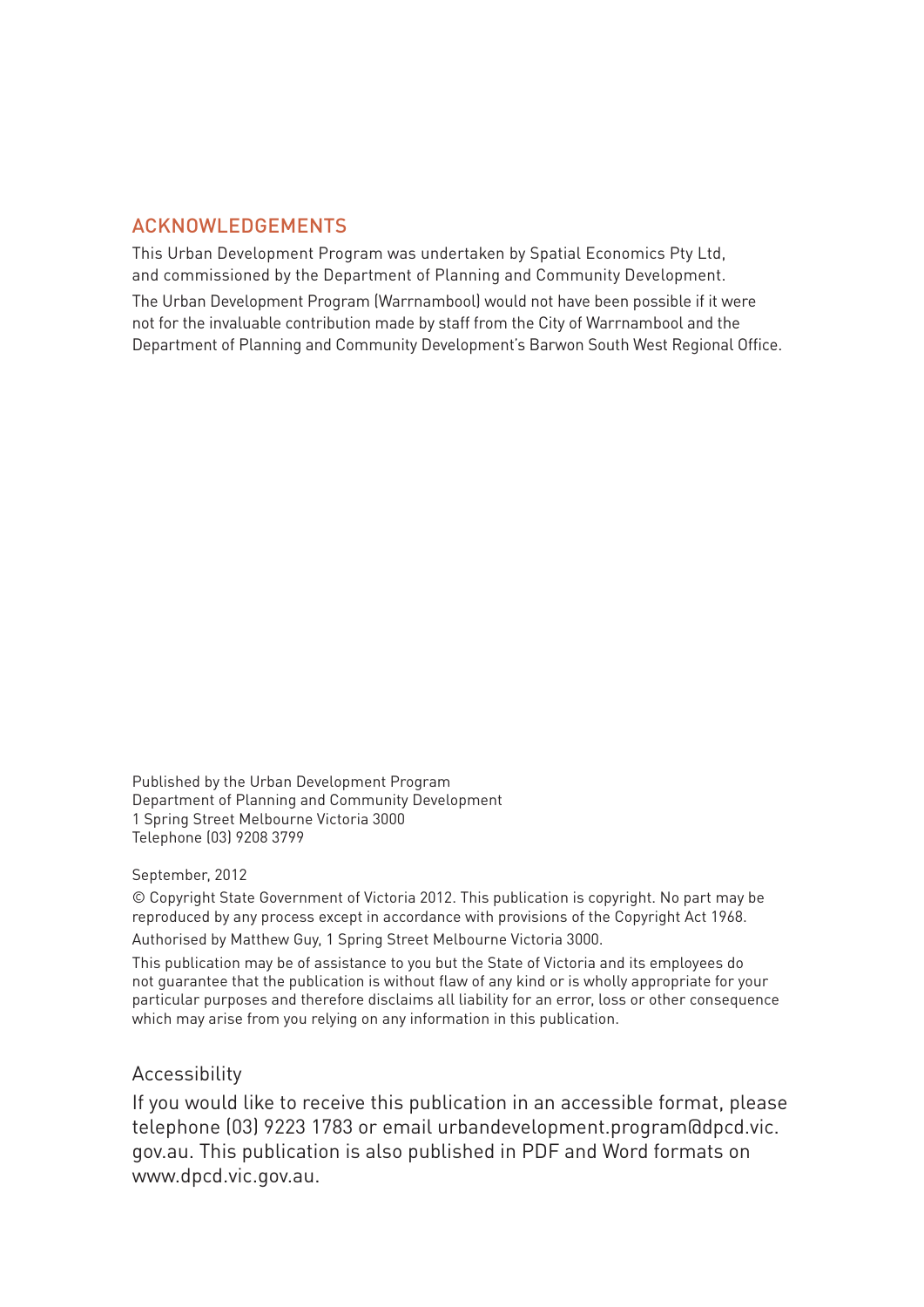# **CONTENTS**

|     |     | <b>EXECUTIVE SUMMARY</b>                       | 1                |
|-----|-----|------------------------------------------------|------------------|
| 1.0 |     | <b>INTRODUCTION</b>                            | 4                |
|     | 1.1 | <b>Purpose and Context</b>                     | 4                |
|     | 1.2 | Program Context                                | 4                |
|     | 1.3 | Urban Development Program Reports 2011         | 5                |
| 2.0 |     | <b>APPROACH AND METHODOLOGY</b>                | $\boldsymbol{6}$ |
| 3.0 |     | <b>OVERVIEW</b>                                | 9                |
| 4.0 |     | <b>BUILDING APPROVAL ACTIVITY</b>              | 10               |
| 5.0 |     | <b>INDUSTRIAL SUBDIVISION ACTIVITY</b>         | 11               |
| 6.0 |     | <b>INDUSTRIAL LAND STOCKS</b>                  | 12               |
|     | 6.1 | Industrial Land Stocks - Area                  | 12               |
|     | 6.2 | Industrial Land Stocks - Lot Size Distribution | 14               |
|     | 6.3 | Supply of Industrial Land                      | 14               |
| 7.0 |     | <b>CONSUMPTION OF INDUSTRIAL LAND</b>          | 16               |
| 8.0 |     | YEARS OF SUPPLY - INDUSTRIAL LAND              | 17               |
|     |     | <b>GLOSSARY OF TERMS</b>                       | 19               |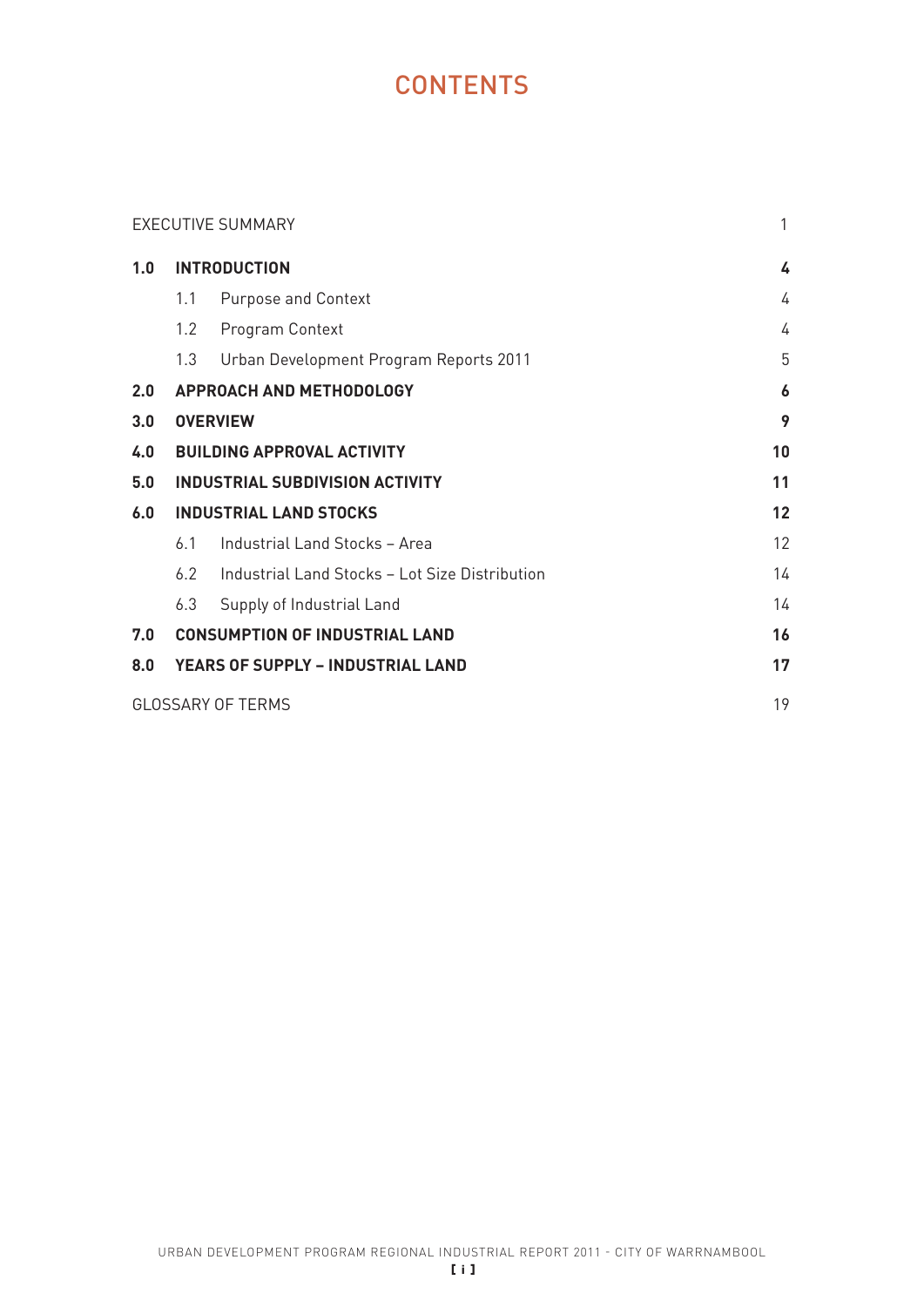#### **LIST OF TABLES**

Table 1: Total Number of Industrial Building Approvals by Year Table 2: Value (\$) of all Industrial Building Approvals by Year Table 3: Number of Industrial Subdivisions by Lot Size, 2005-06 to 2010-11 Table 4: Gross Area (hectares) of Industrial Land Stocks, 2011 Table 5: Number of Industrial Allotments by Lot Size Cohort, 2011 Table 6: Estimated Net Developable Industrial Land Stocks (hectares), 2011 Table 7: Years of supply of Industrial Land Stocks

#### **LIST OF GRAPHS**

Graph 1: Number of Industrial Lots (supply) by Lot Size Range, 2011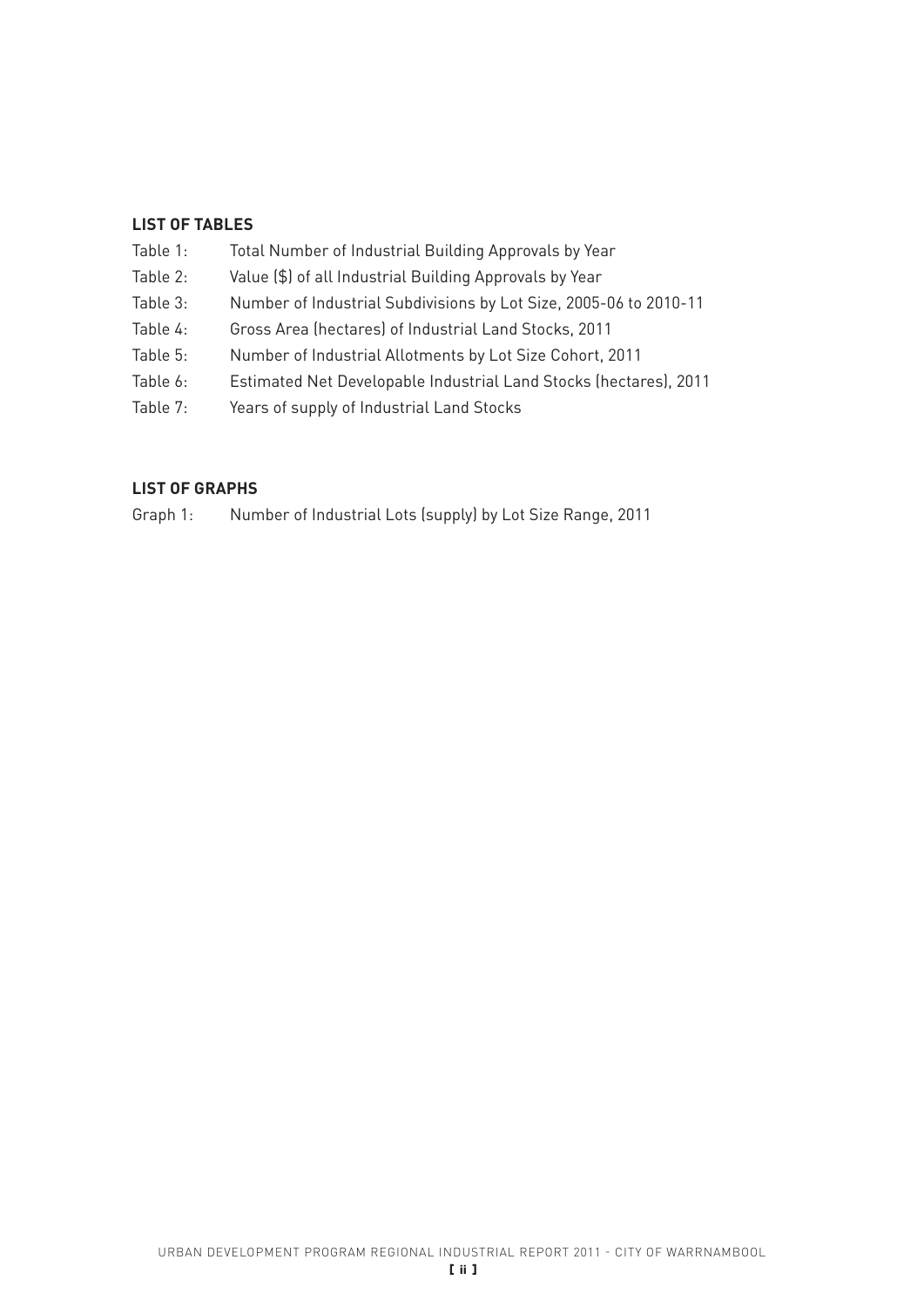# EXECUTIVE SUMMARY

The Urban Development Program for Regional Victoria provides an analysis of supply and demand for residential and industrial land across parts of regional Victoria. The initial municipalities covered were Ballarat, Greater Bendigo, Latrobe and Wodonga. This round of land supply assessments is for the municipalities of Wangaratta, Greater Shepparton, Warrnambool, Horsham and Mildura. This report provides information on industrial supply and demand for the Warrnambool City Council.

The following industrial land supply assessment was undertaken by Spatial Economics Pty Ltd and commissioned by the Department of Planning and Community Development in conjunction with the Warrnambool City Council.

The report draws on information and feedback obtained through a number of comprehensive consultations with key council officers and Department of Planning and Community Development regional officers undertaken through the course of the project.

## SUPPLY OF INDUSTRIAL LAND

Within the Warrnambool LGA there was a total of 164.3 hectares of zoned industrial land as at July 2011. Of this land, 25.3 hectares was available for industrial development. By zone type there was at July 2011 a total gross land area of:

- 16 hectares of B3 zoned land, of which 10.6 hectares is identified as supply (undeveloped) – a land vacancy rate of 66%;
- 103 hectares of IN1 zoned land, of which 9.8 hectares is identified as supply (undeveloped) – a land vacancy rate of 9%; and
- • 44.8 hectares of IN3 zoned land, of which 4.8 hectares is identified as supply (undeveloped) – a land vacancy rate of 11%.

Across the City of Warrnambool a total of 69.7 gross hectares has been identified as designated future (unzoned) industrial stock, of which 4.7 hectares is located within the existing industrial precinct to the west of the urban area and 65 hectares in the Eastern Industrial Precinct (Horne Road) – to the east of the existing urban area.

As at July 2011, there were a total of 356 zoned industrial allotments within the City of Warrnambool, of which 47 lots were identified as available supply.

Of the industrial allotments located within the City of Warrnambool the majority are below 0.5 hectares (77%). There were 41 zoned lots sized from 0.5 to 1 hectare and 38 lots sized from 1 to 5 hectares. There were no zoned allotments sized above 10 hectares.

## RECENT ACTIVITY

There was an average of 11 industrial building approvals per year for the period 2005-2006 to 2010-2011 in City of Warrnambool. Of these approvals, 35 (52%) were for factory construction with the remaining 32 approvals were for warehouse construction. Over the same period, there was an estimated \$14.4 million or \$2.4 million per annum of construction value. For the period 2005-2006 to 2010-2011 there were a total of 57 zoned industrial land subdivisions, 43 of which were located in the suburb of Warrnambool and 14 in Allansford. The number of industrial land subdivisions is closely correlated with the number of industrial building approvals. The majority (79%) of subdivisions resulted in industrial allotments sized less than 0.5 hectares. Of the 47 recently constructed industrial lots, 15 remain vacant as at July 2011.

 $[1]$  1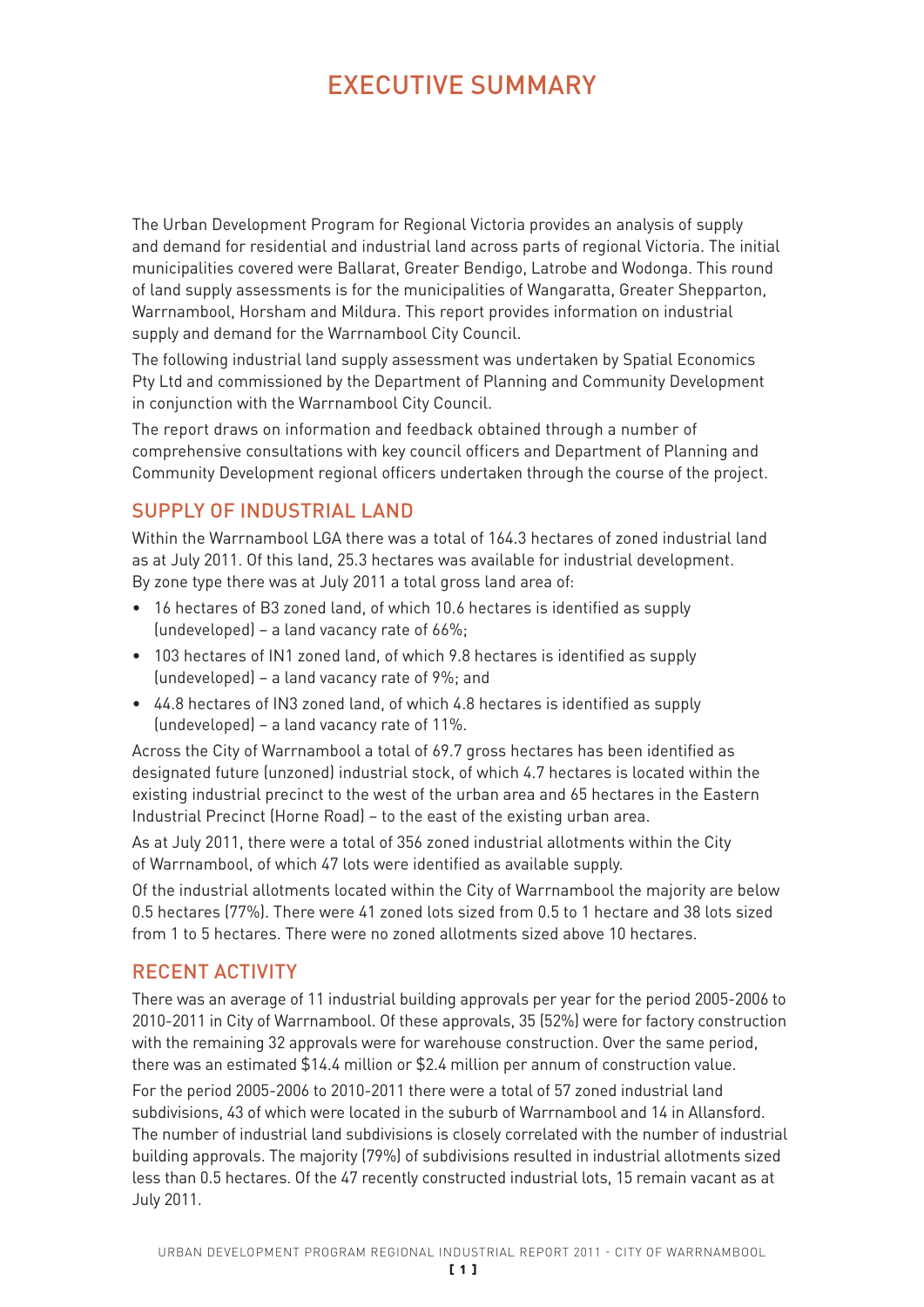### **CONSUMPTION**

The consumption of industrial land has been determined for the period 2004 to 2011 for the municipality of Warrnambool. Consumption of industrial land refers to the construction on or use of previously unutilised industrial land over time. On an average annual basis there has been 1.6 hectares per annum of industrial land consumed. The level of consumption by suburb is comprised of 1.3 hectares in Warrnambool (suburb) and 0.3 hectares per annum in Dennington.

## YEARS OF SUPPLY

The number of 'years of supply' is measured by dividing estimates of the net developable area by the average annual rate of industrial land consumption.

In total there is an estimated **13 years\*** of industrial zoned land across the whole of the municipality of Warrnambool. In terms of future (unzoned) industrial land stocks it is estimated that there is in excess of an additional **15+ years\*** of supply.

In terms of the estimated years of supply by zone type, there is:

- in excess of 15 years supply of B3 zoned land;
- • 10 years supply of IN1 zoned land; and
- • 8 years supply of IN3 zoned land.

Using sensitivity analysis to allow for increased demand for industrial land; two scenarios are given for a 25% increase and a 50% increase in historical demand. With increased land demand scenarios the adequacy of industrial land stocks result in:

- • 25% increase in demand (2.0 hectares per annum)
	- Total zoned industrial land stocks 10 years supply;
	- Zoned (B3Z) 15+ years supply;
	- Zoned (IN1Z) 8 years supply;
	- Zoned (IN3Z) 6 years supply; and
	- Future (unzoned) 15+ years supply.
- • 50% increase in demand (2.4 hectares per annum)
	- Total zoned industrial land stocks 9 years supply;
	- Zoned (B3Z) 15+ years supply;
	- Zoned (IN1Z) 6 years supply;
	- Zoned (IN3Z) 5 years supply; and
	- Future (unzoned) 15+ years supply.

**\*Note that since the preparation of this report, Amendment C72 to the City of Warrnambool Planning Scheme was approved; which rezoned around 70 hectares of land to an Industrial 1 and Industrial 3 Zone. 65 hectares of additional IN3 zoned land is provided in the Eastern Industrial Precinct, and 4.7 hectares of IN1 zoned land provided in the Warrnambool West Industrial Area. Overall, this provides additional zoned industrial land with the potential of over 15 years supply.**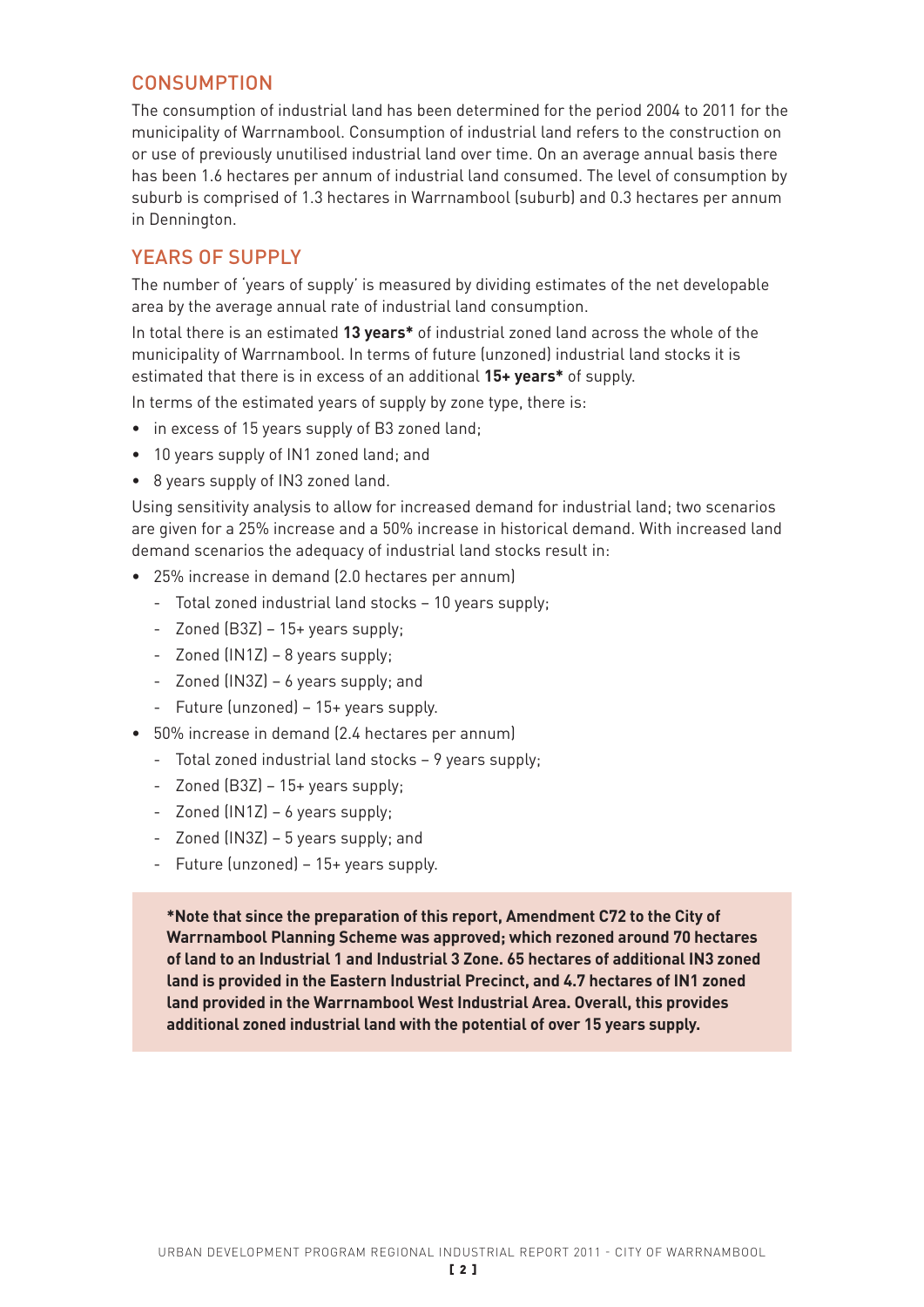#### Conclusion and Current Actions

In summary there is an adequate stock of zoned industrial land stocks to meet trend and accelerated consumption rates across the City of Warrnambool following the approval of Amendment C72 (Home Road Industrial Precinct). Consumption of industrial land, however, should continue to be monitored to ensure there are sufficient land stocks to meet future demand.

No competition or land monopoly issues have been identified that could restrict the timely and competitive release of industrial land to meet market needs.

Similarly, no issues have been identified in terms of land development dependent infrastructure provision that would prevent the timely delivery of industrial land subdivision and associated industrial purpose capital construction.

Following the recent amendment which rezoned around 70 hectares of land for industrial purposes, this now provides sufficient land for longer term demand within Warrnambool.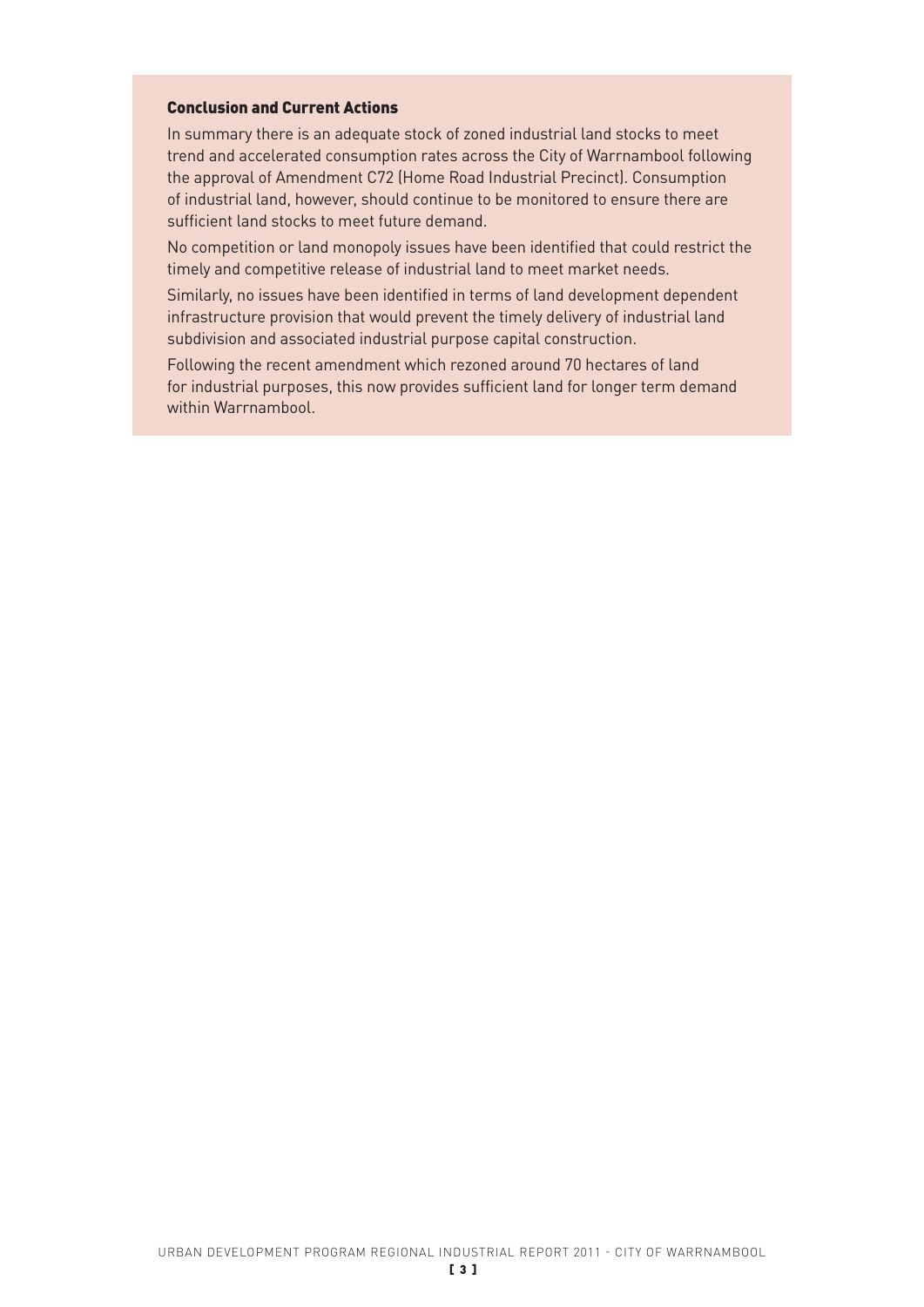# 1.0 INTRODUCTION

## 1.1 PURPOSE AND CONTEXT

The Urban Development Program was set up in 2003 to assist in managing the growth and development of metropolitan Melbourne and the Geelong region, and help ensure the continued sustainable growth of these areas in order to maintain their high levels of liveability.

The primary purpose of the Urban Development Program is to improve the management of urban growth by ensuring that government, councils, public utilities and the development industry have access to up-to-date and accurate information on residential and industrial land availability, development trends, new growth fronts, and their implications for planning and infrastructure investment.

To achieve the primary purpose the Urban Development Program provides accurate, consistent and updated intelligence on residential and industrial land supply, demand and consumption. This in turn assists decision-makers in:

- maintaining an adequate supply of residential and industrial land for future housing and employment purposes;
- providing information to underpin strategic planning in urban centres;
- linking land use with infrastructure and service planning and provision;
- taking early action to address potential land supply shortfalls and infrastructure constraints; and
- contributing to the containment of public sector costs by the planned, coordinated provision of infrastructure to service the staged release of land for urban development.

The information contained and reported within the Urban Development Program enables early action to be taken in areas where land shortfalls have been identified.

# 1.2 PROGRAM CONTEXT

During 2009, the Urban Development Program was expanded across key provincial areas across regional Victoria. Initially, this included the municipalities of Ballarat, Greater Bendigo, Latrobe and Wodonga. The next round of completed land supply assessments include the municipalities of Wangaratta, Shepparton, Warrnambool, Horsham and Mildura.

In addition, land supply assessments for the following municipalities are near completion, these include: Mount Alexander, Mitchell, Macedon, Moorabool, Baw Baw, Bass Coast, South Gippsland, Moyne, Murrindindi, Colac-Otway and Golden Plains.

The expanded Urban Development Program into regional Victoria will build local and regional data bases and, importantly, provide a platform for mapping and spatial analysis in each region. This will in turn allow councils and other key stakeholders in the planning and development sectors to make more informed decisions in the growth and investment of these key areas across regional Victoria.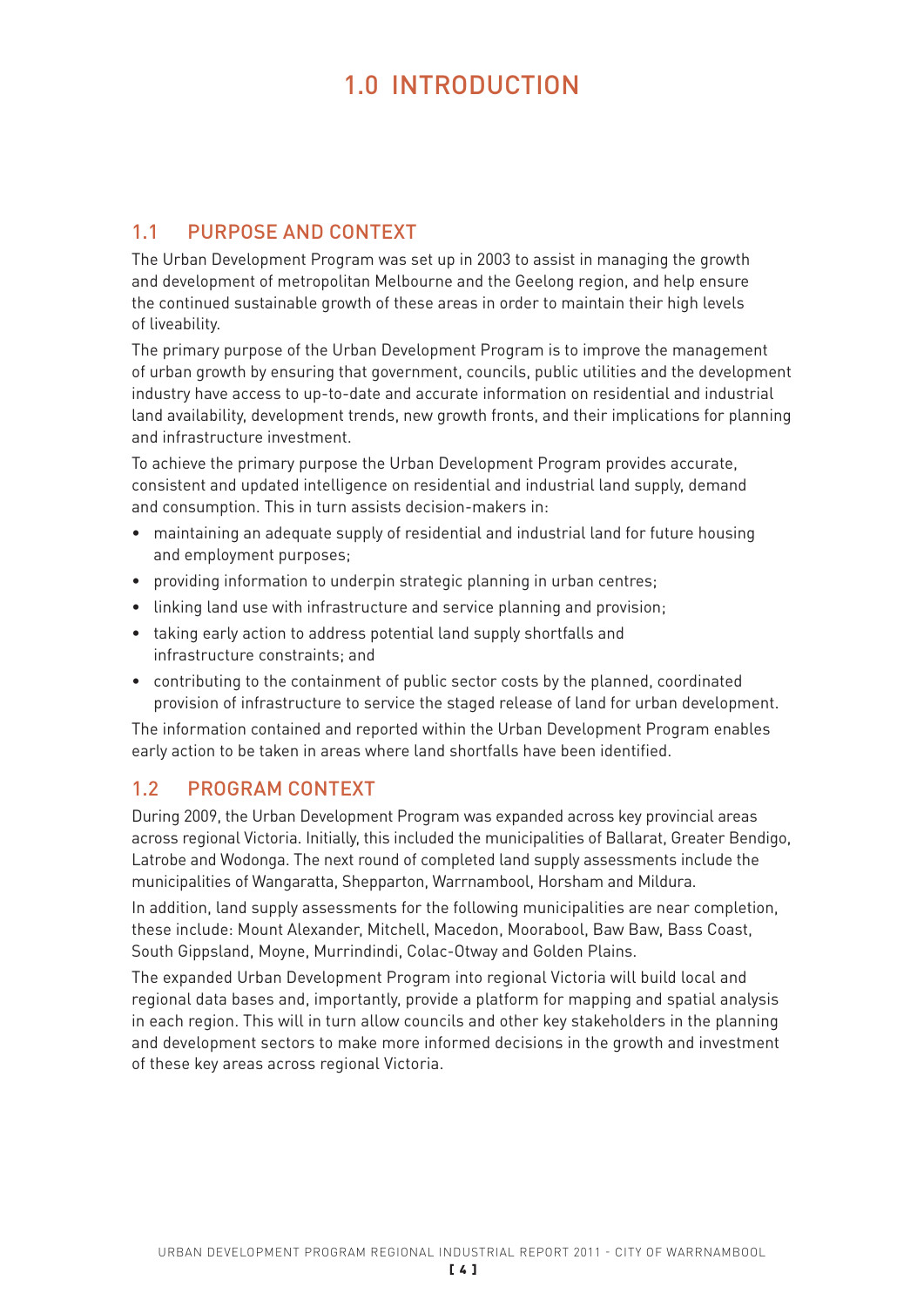The industrial and residential land supply assessments for the municipalities of Wangaratta, Greater Shepparton, Warrnambool, Horsham and Mildura were undertaken by Spatial Economics Pty Ltd, and commissioned by the Department of Planning and Community Development in conjunction with the associated councils.

These areas form the initial expansion of the Urban Development Program across regional Victoria. Other areas will be incorporated into the Urban Development Program in the future.

## 1.3 URBAN DEVELOPMENT PROGRAM REPORTS 2011

The 2011 Urban Development Program Reports for Wangaratta, Greater Shepparton, Warrnambool, Horsham and Mildura, as well as the 2011 Urban Development Program Report for metropolitan Melbourne, are available online at www.dpcd.vic.gov.au/ urbandevelopmentprogram

Interactive online maps are also available. MapsOnline enables users to search for specific projects, generate reports and print or download maps and statistical reports. It allows users to search for specific land supply areas by region or municipality, estate name, Melway reference, street address or lot number.

To access the Regional Urban Development Program MapsOnline visit www.land.vic.gov.au/ udp

For more information about the Urban Development Program, email the Department of Planning and Community Development at urbandevelopment.program@dpcd.vic.gov.au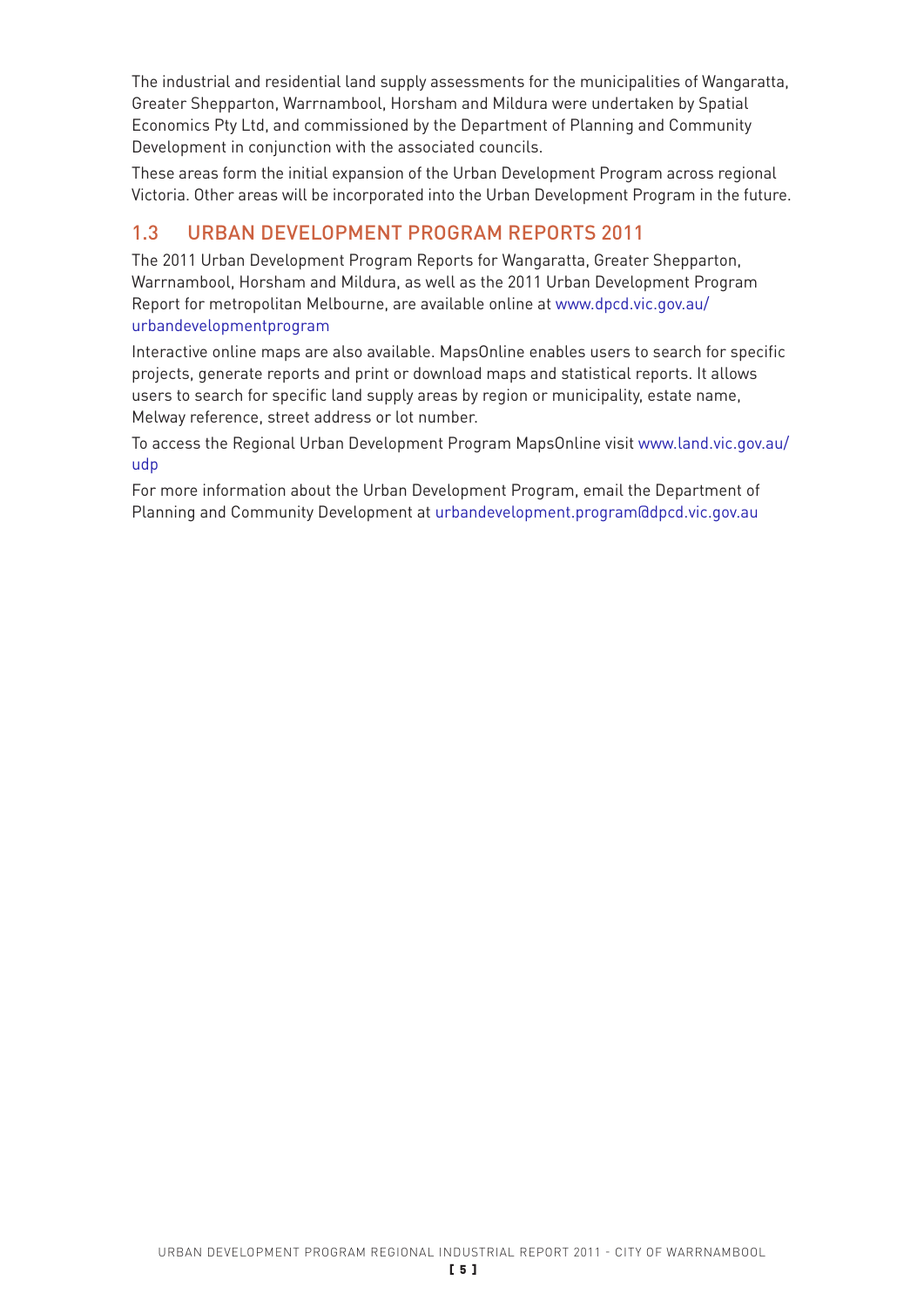# 2.0 APPROACH AND METHODOLOGY

For the purposes of the Regional Urban Development Program, land is either zoned for industrial purposes or identified for future industrial use.

Industrial land identified by the Regional Urban Development Program includes land within the Industrial 1 Zone (IN1Z), Industrial 2 Zone (IN2Z), Industrial 3 Zone (IN3Z) and Business 3 Zone (B3Z) as well as land that have been identified for future industrial development by the relevant Council.

In addition, where appropriate land zoned Special Use (SUZ) has been included i.e. the specific purpose of the zone is to recognise or provide for the use and development of land to support industrial type uses.

The IN1Z is the most commonly used industrial zone. The Industrial 2 Zone is designed for heavy industrial uses.

The IN3Z is a specialised zone that focuses on the needs of light industry, while the B3Z is aimed at facilitating the needs of industries with a high office based component.

Assessments of land supply are dependant on the availability of aerial imagery. The most current imagery available for this assessment was taken during the summer of 2009/2010.

Note that for the purposes of this report the regional component of the expanded Urban Development Program is referred to as the 'Regional Urban Development Program'.

## METHODOLOGY FOR ASSESSING INDUSTRIAL LAND STOCKS

Industrial land data is collected and assessed using lot boundary, planning scheme information and aerial imagery. Additional information on the status of specific sites is gathered through stakeholder consultation, primarily discussions with relevant Council officers.

Industrial land supply and consumption data presented as part of the Regional Urban Development Program is based on aerial photography completed in mid 2009 and updated to July 2011 via the consultation process. Information relating to zoning, overlays and other planning matters relates to the same period.

## IDENTIFYING LAND STOCK

Industrial land stock includes all zoned industrial land within the municipality as well as land that have been identified by Council for future industrial development (unzoned stock).

In determining zoned land stock, each zoned industrial land parcel is assessed as either:

- • **Supply**  zoned industrial land classified as available for industrial development. This includes land that is vacant, disused or assigned to marginal non-industrial uses with little capital value, such as farm sheds.
- • **Unavailable** zoned industrial land classified as unavailable for industrial development. This includes land already occupied by industrial uses, construction sites, major infrastructure, capital intensive farming operations, established residential premises or where it is known that the owner has strong intentions not to develop the land in the medium to long term.

In instances where industrial land was in the process of being approved for rezoning to another use (for example a Business, Residential or Mixed Use Zone) and, based on Council feedback, the land is identified as unavailable.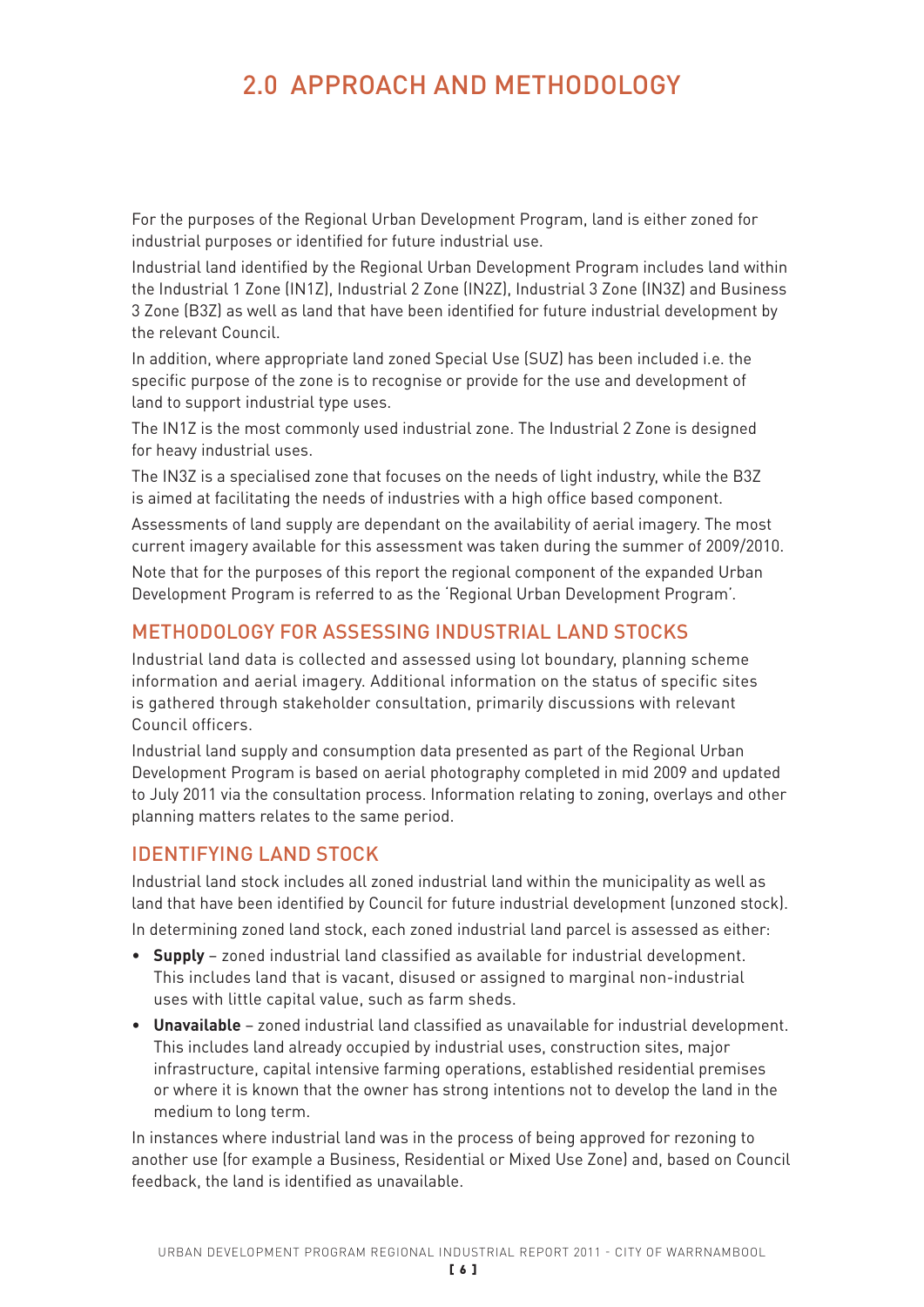In several instances discrete parcels of land (within one title) have been created to demonstrate a high degree of availability for development on a particular site. For example, where there is a significant area of land with a specific use operating from a small portion of the land and it is understood the balance of the land is regarded as a potential development site, the title area has been split to show the occupied and vacant components of the land. This has been undertaken where these instances have been identified by the relevant Council officer.

## ASSESSING THE STOCK OF INDUSTRIAL LAND

For all industrial land, each individual parcel is recorded with its size and the applicable zone. This enables an assessment of the overall or gross stock of land either as unavailable or available as supply. Subsequently, a further assessment is conducted to determine a net measure of supply ('net developable area').

Using a net measure of industrial land supply provides a more accurate basis for determining adequacy, as it measures the likely area available for development after accounting for local roads, open space, infrastructure requirements and environmental considerations. This varies from locality to locality, depending on site and regional-specific issues.

During 2008, the Department of Sustainability and Environment released maps indicating the location and extent of significant native vegetation across Victoria utilising satellite imagery. These maps were used as part of the assessment in determining the estimated net developable area.

Where native vegetation mapping indicated a classification of 'high' or 'very high' against vacant zoned land or land identified for future industrial purposes, the area impacted was removed from the gross area of land supply.

Further higher level (or regional) take outs were removed from larger key parcels of vacant zoned land or from land identified for future industrial development. This was carried out in consultation with the relevant Council.

Finally, the total area of remaining vacant land was separated into parcels of differing gradients of size to allow for local discounts (specifically for local roads and open space). This was done through both consultation and by calculating typical take out rates for such factors from recently completed development.

Discount factors (at each level) differ between municipalities depending on a variety of factors, specifically local geography.

## CALCULATING CONSUMPTION

To determine consumption based trends, the Regional Urban Development Program has examined available aerial photography between specific periods. Given the limited availability of photography, for each municipality at least two prior periods (years) have been assessed using the methodology outlined above (i.e. assessing each lot as either 'unavailable or 'supply').

In comparing the extent to which consumption has occurred land has been 'back cast' against previous periods to ensure like for like areas have been compared. This has been done to ensure that the effect of the rezoning of new industrial land or the rezoning of industrial land to non-industrial uses does not distort the actual consumption that has occurred between periods.

Industrial land consumption for Warrnambool was calculated from aerial imagery capture dates at 2004 and 2009. Consumption of industrial land was updated to July 2011 via the consultation process.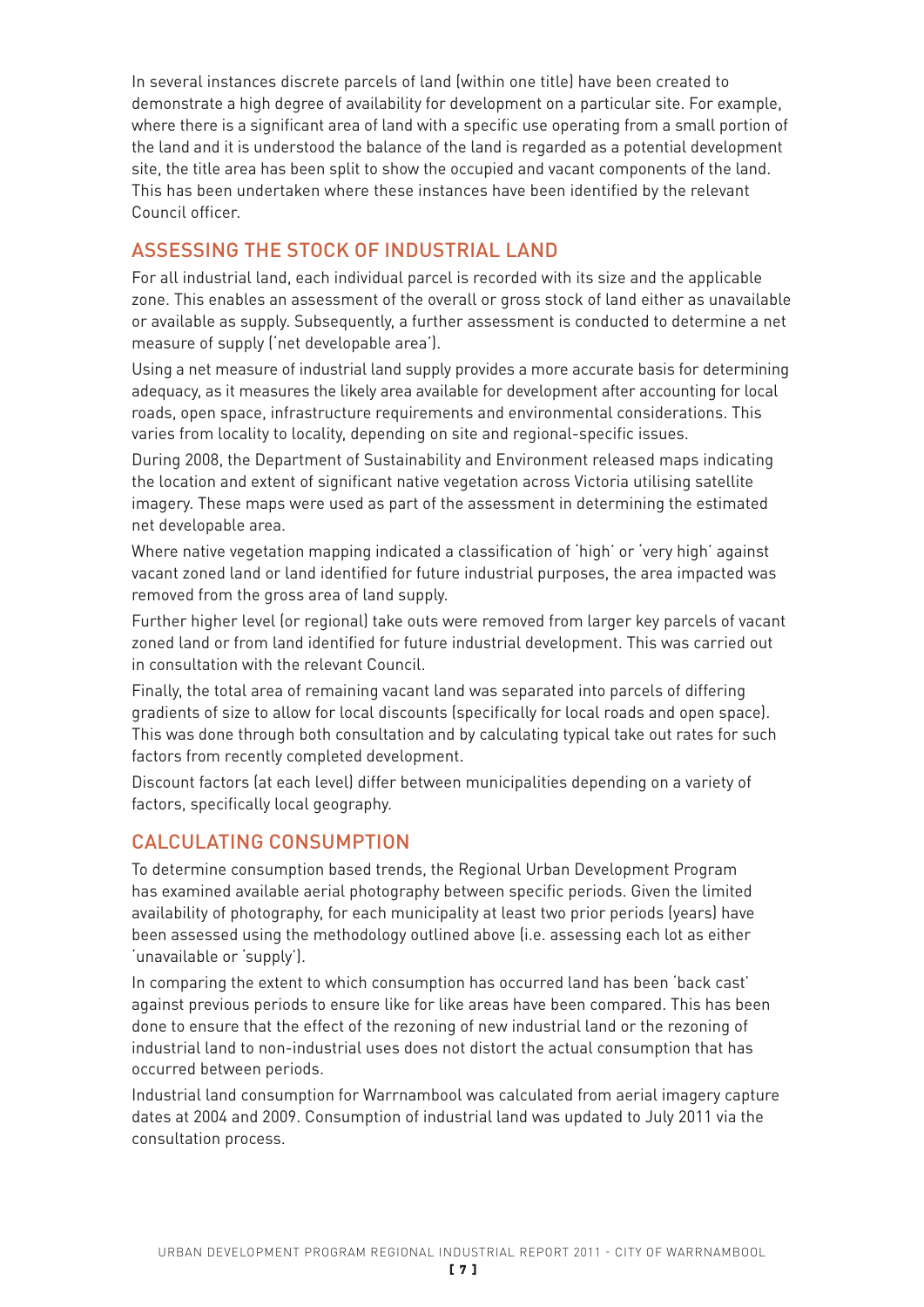## YEARS OF SUPPLY

The number of 'years of supply' is measured by dividing estimates of the net developable of both zoned and unzoned areas by the average annual rate of industrial land consumption.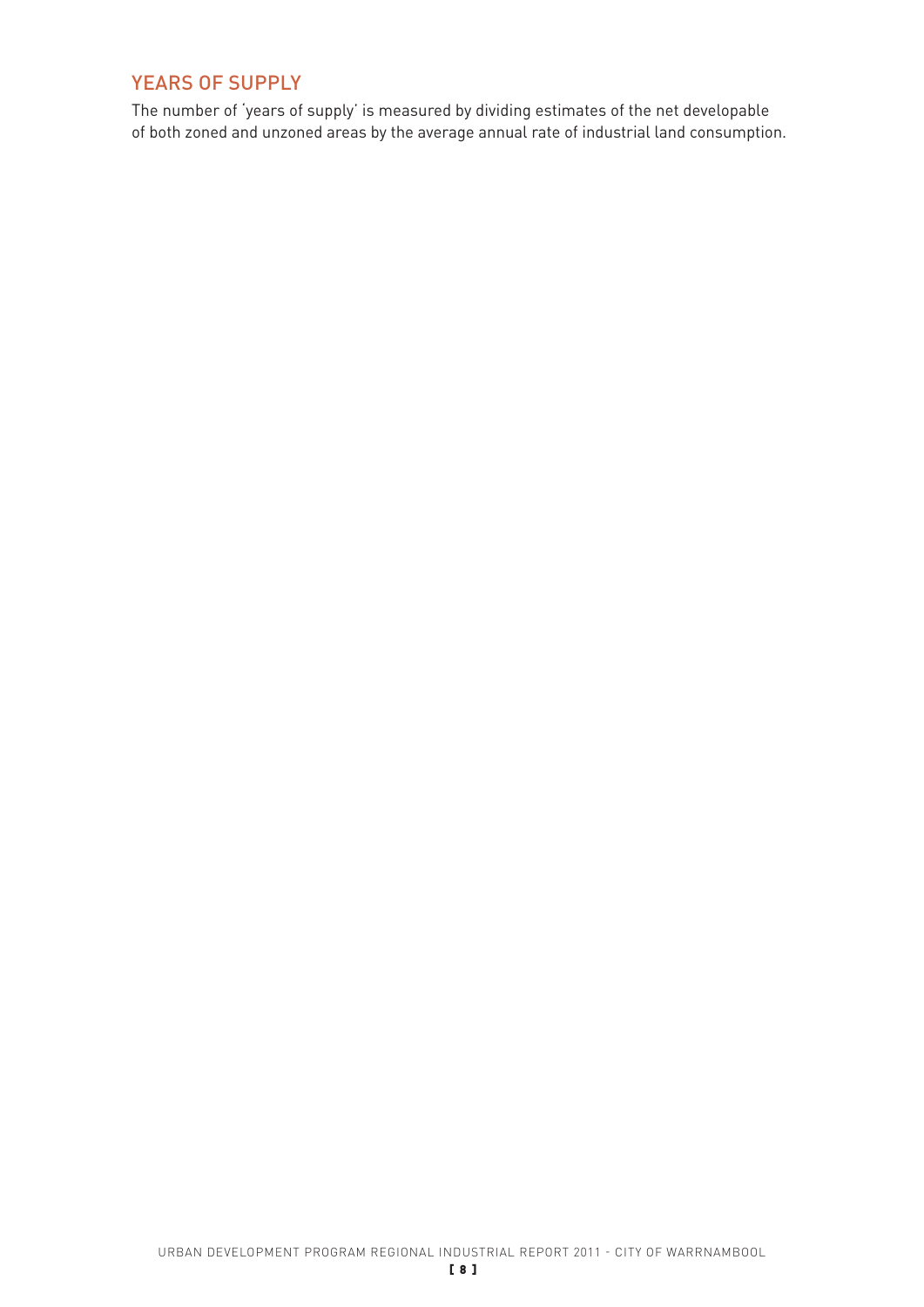# 3.0 OVERVIEW

Warrnambool is the largest centre within the Great South Coast region with an estimated population of approximately 33,000 in 2009. Warrnambool City is projected to accommodate approximately 50% of the Great South Coast region's resident population growth over the next 10-15 years.

This growth reflects the city's high level of service provision, employment options, good access by road and rail to Melbourne and its coastal location which is often favoured by people moving from intra-State areas.

Warrnambool's retail and commercial sector is the primary employer and is growing, and while the traditional manufacturing and wholesale trade base is stable, the health and community service and construction sectors are increasing<sup>1</sup>. Land will be required for industries and services to support the population growth.

Regional Victorian cities such as Warrnambool require an adequate supply of industrial land for jobs and services, such as manufacturing, service uses, logistics and warehousing to support continued economic development. The Urban Development Program for Regional Victoria provides the State Government and other stakeholders with a strategic overview of the supply and demand of industrial land across key regional Victorian cities.

The following industrial land supply assessment for City of Warrnambool is presented in a number of sections. These include:

- An assessment of industrial building approval activity by location (Statistical Local Area) in terms of both volume and value. This includes the breakdown of factory and warehouse building approvals from 2005-06 to 2010-11;
- Presentation of all net industrial land subdivision activity by resultant lot size distribution from 2005-06 to 2010-11;
- A detailed presentation of existing industrial land stocks in terms of:
	- Stock by zone type
	- Future (unzoned) stock
	- Lot size configuration and area
	- Supply/unavailable stock
	- Net developable area
- • Summary of industrial land consumption i.e. built form construction on vacant industrial allotments from 2001 to 2011. This is expressed as average annual land consumption (hectares). This forms the basis of projecting future demand for industrial land and therefore the assessment of supply adequacy;
- An assessment of the years of supply of industrial land supply by zone type and location. This is also expressed in terms of accelerated growth assumptions of industrial land consumption; and
- Identification of any potential major impediments to the supply of industrial land to the market such as lack of competitive and provision of required infrastructure to develop the land.

<sup>1</sup> The Great South Coast Regional Strategic Plan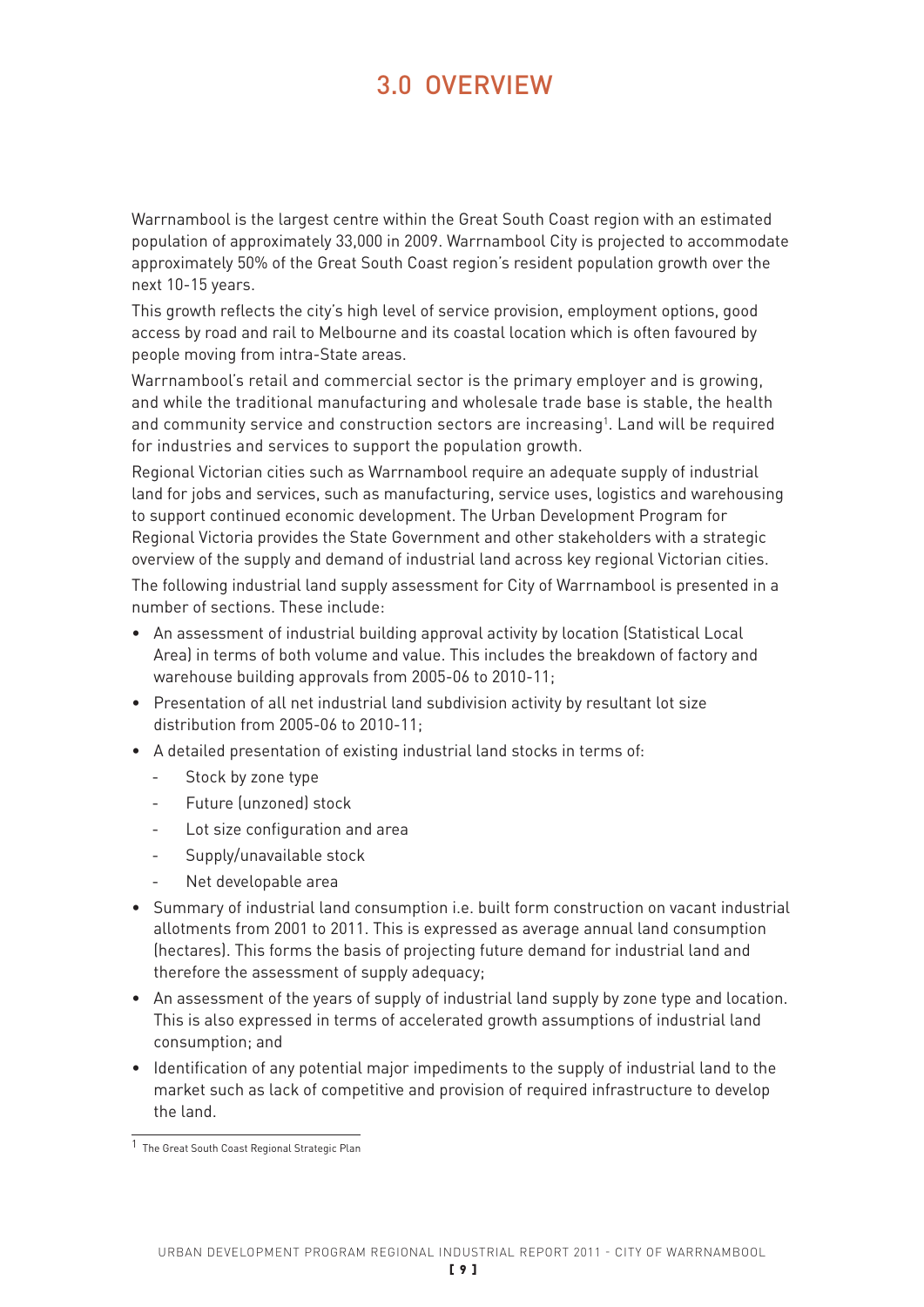# 4.0 BUILDING APPROVAL ACTIVITY

A variety of factors influence the level of industrial building activity. In regional locations the key factors include:

- the investment and business activity behaviour of the private sector;
- trends in the global and local economy;
- the availability of credit and borrowings for business decisions such as a decision to make a capital investment in property for a business;
- levels of land supply in the area;
- • economic activity within the region; and
- the degree to which other regional centres compete for investment.

The following provides an overview of Industrial Building Approval activity within the City of Warrnambool from 2005-06 to 2010-11 in terms of volume and estimated value of industrial building approvals.

From 2005-06 to 2010-11 there was on an average annual basis eleven industrial building approvals. Of these industrial building approvals, 52% (35) were for factory construction and the remaining 32 approvals were for warehouse construction. Table 1, summarises the volume of total industrial building approval activity by year and SLA.

#### *Table 1: Total Number of Industrial Building Approvals by Year*

| SLA/LGA         | 2005-06 | 2በበለ-በ7 | 2007-08 | 2008-09 | 2በበ9-1በ | 2010-11 |
|-----------------|---------|---------|---------|---------|---------|---------|
| Warrnambool LGA |         |         | ັບ      |         |         |         |

*Source: Australian Bureau of Statistics*

Table 2 summarises the estimated construction value of industrial building approvals activity over the same period. In total there was an estimated total value of approximately \$14.4 million or an average of \$2.4 million per annum. Of this estimated construction value, 55% was for factory construction, the residual for warehouse construction.

#### *Table 2: Value (\$) of all Industrial Building Approvals by Year*

| SLA/LGA         | 2005-06 | 2006-07 | , 2007-081                                                              | , 2008-09 | , 2009-10 | $2010 - 11$ |
|-----------------|---------|---------|-------------------------------------------------------------------------|-----------|-----------|-------------|
| Warrnambool LGA |         |         | $1,866,000$ $3,741,000$ $5,122,000$ $1,247,000$ $1,347,000$ $1,065,566$ |           |           |             |

*Source: Australian Bureau of Statistics*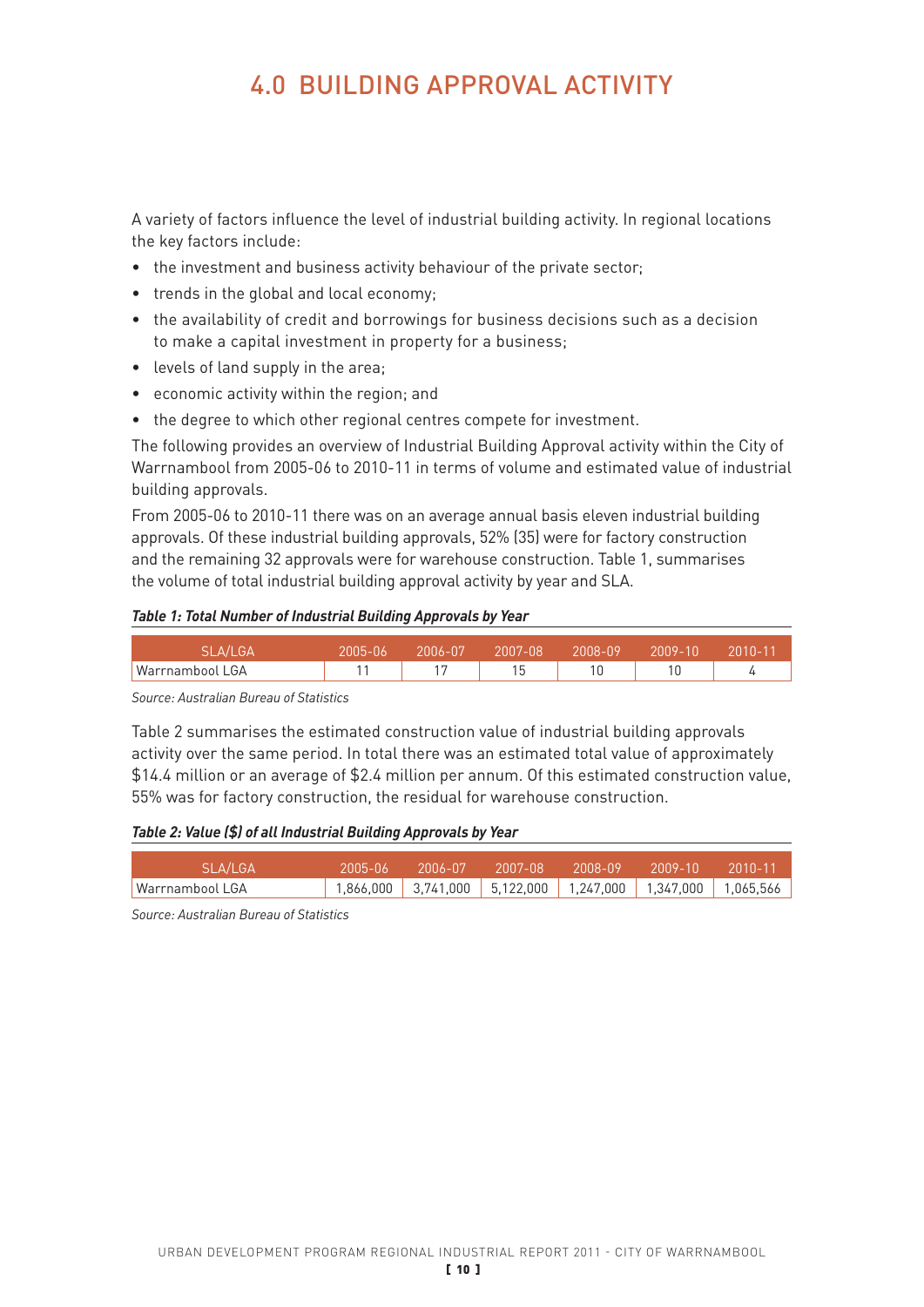# 5.0 INDUSTRIAL SUBDIVISION ACTIVITY

Detailed analysis of the cadastral database across industrial zoned areas across Warrnambool was undertaken to establish the location, volume and resultant lot size of industrial subdivision activity. Table 3 summarises the results of this analysis.

From 2005-06 to 2010-11 there were a total of 57 zoned industrial land subdivisions. The number of industrial land subdivisions closely correlates to the number of industrial building approvals.

The majority (79%) of subdivisions resulted in industrial allotments sized less than 0.5 hectares.

Of the 57 recently constructed industrial lots, 15 remain vacant as at July 2011.

| SLA/Suburb/LGA         | Less than<br>$0.1$ ha | $0.1$ to<br>$0.5$ ha | 0.5 <sub>to</sub><br>1 ha | 11 to 5 ha = 5 to 10 ha | $10+$ ha | Total Lots <sub>i</sub> |
|------------------------|-----------------------|----------------------|---------------------------|-------------------------|----------|-------------------------|
| Warrnambool (C)        | 18                    | 27                   |                           |                         |          | 57                      |
| Allansford             |                       | 12                   |                           |                         |          | 14                      |
| Warrnambool            | 18                    | 15                   | ્ર                        |                         |          | 43                      |
| <b>Warrnambool LGA</b> | 18                    | 27                   |                           |                         |          | 57                      |

#### *Table 3: Number of Industrial Subdivisions by Lot Size, 2005-06 to 2010-11*

*Source: Spatial Economics Pty Ltd and Department of Planning and Community Development 2011*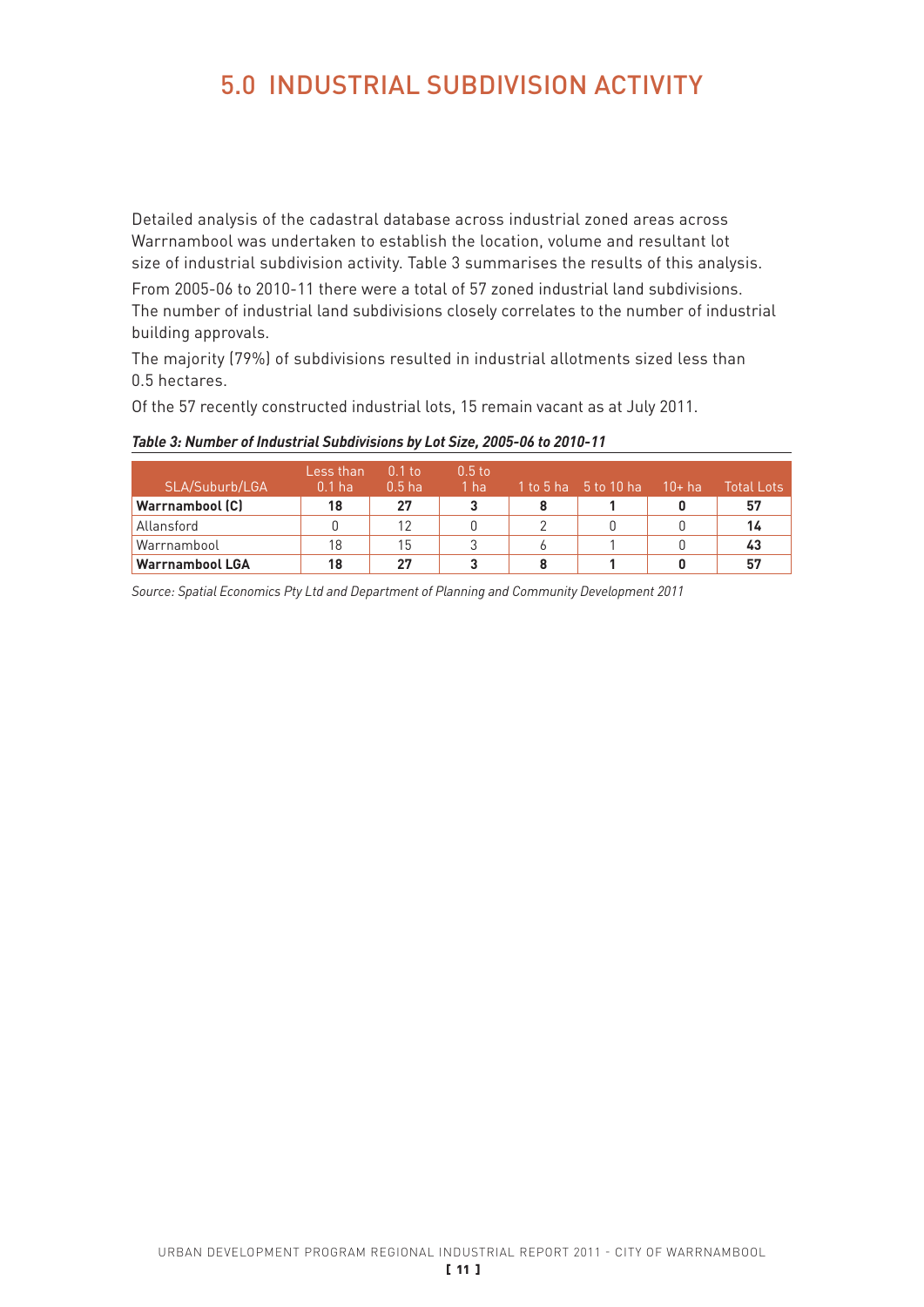# 6.0 INDUSTRIAL LAND STOCKS

The following section of the report provides an overview of:

- • existing zoned industrial land stocks;
- identified future (unzoned) industrial land stocks;
- stock of available (supply) and unavailable industrial land stocks;
- • lot size distribution; and
- • estimated net developable area.

The industrial land market across the City of Warrnambool is primarily located to the west of the urban area of Warrnambool. There are pockets of industrial areas dispersed throughout the urban area and in Allansford. The majority of historical activity in terms of subdivision, construction and existing industrial uses are located within the western edge of the existing urban area of Warrnambool.

# 6.1 INDUSTRIAL LAND STOCKS – AREA

As at July 2011, there was a total of 164.3 hectares of zoned industrial land stock, of which 25.3 hectares were assessed as available (supply) for industrial purpose development. This quantum of zoned industrial supply relative to unavailable industrial land stocks equates to a total land vacancy rate of 15%. This in relative terms is considered low, indicating an under-supply of undeveloped industrial land stocks.

Table 4 summarises the gross area of industrial land stocks by status across the City.

By zone type there was at July 2011 a total gross land area of:

- 16 hectares of B3 zoned land, of which 10.6 hectares is identified as supply (undeveloped) – a land vacancy rate of 66%;
- 103 hectares of IN1 zoned land, of which 9.8 hectares is identified as supply (undeveloped) – a land vacancy rate of 9%; and
- • 44.8 hectares of IN3 zoned land, of which 4.8 hectares is identified as supply (undeveloped) – a land vacancy rate of 11%.

In terms of industrial land stocks by suburb the majority is located in the suburb of Warrnambool, specifically 145 hectares. In comparison there are 12.9 hectares in Dennington and 5.9 hectares in Allansford.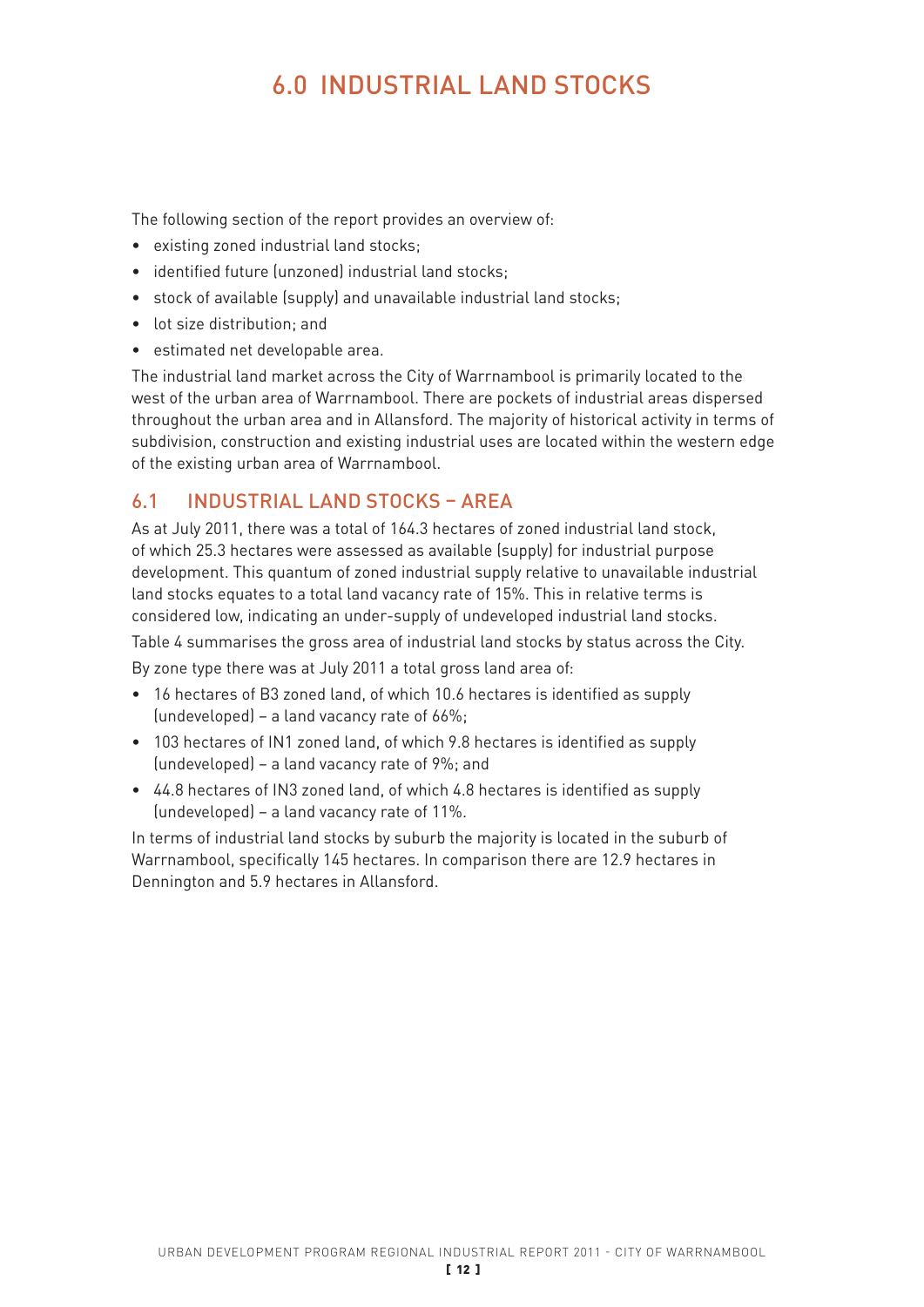|                          | Future Unzoned              |                 |                  |                  |                  |                 |  |
|--------------------------|-----------------------------|-----------------|------------------|------------------|------------------|-----------------|--|
|                          | Vacancy Rate %<br>Land Area | 15%             | 44%              | 7%               | 15%              | 15%             |  |
| Total<br>Zoned<br>Stocks | <b>Unavailable</b>          | 139.0           | $3.\overline{3}$ | 12.0             | 123.7            | 139.0           |  |
|                          | <i><b>Addns</b></i>         | 25.3            | 2.6              | $0.\overline{9}$ | 21.8             | 25.3            |  |
| IN <sub>3Z</sub>         | Vacancy Rate %<br>Land Area | 11%             |                  | 18%              | 10%              | 11%             |  |
|                          | <b>Unavailable</b>          | 40.0            |                  | 4.3              | 35.7             | 40.0            |  |
|                          | <i><b>Addns</b></i>         | 4.8             |                  | $0.\overline{9}$ | $3.\overline{9}$ | 4.8             |  |
| IN <sub>1Z</sub>         | Vacancy Rate %<br>Land Area | 9%              | 44%              | 0%               | 8%               | 9%              |  |
|                          | <b>Unavailable</b>          | 93.6            | 3.3              | 7.7              | 82.6             | 93.6            |  |
|                          | <i><b>Addns</b></i>         | 9.8             | 2.6              |                  | 7.2              | 9.8             |  |
|                          | Vacancy Rate %<br>Land Area | 66%             |                  |                  | 66%              | 66%             |  |
| B3                       | <b>Unavailable</b>          | 5.4             |                  |                  | 5.4              | 5.4             |  |
|                          | <i><b>Addns</b></i>         | 10.6            |                  |                  | 10.6             | 10.6            |  |
|                          | SLA/Suburb/LGA              | Warrnambool (C) | Allansford       | Dennington       | Warrnambool      | Warrnambool LGA |  |

*Source: Spatial Economics Pty Ltd and Department of Planning and Community Development 2011*

Across the City of Warrnambool a total of 69.7 gross hectares has been identified as designated future (unzoned) industrial stock, of which 5.3 hectares is located within the existing industrial precinct to the west of the urban area and 65 hectares in the Eastern Industrial Precinct (Horne Road) – to the east of the existing urban area.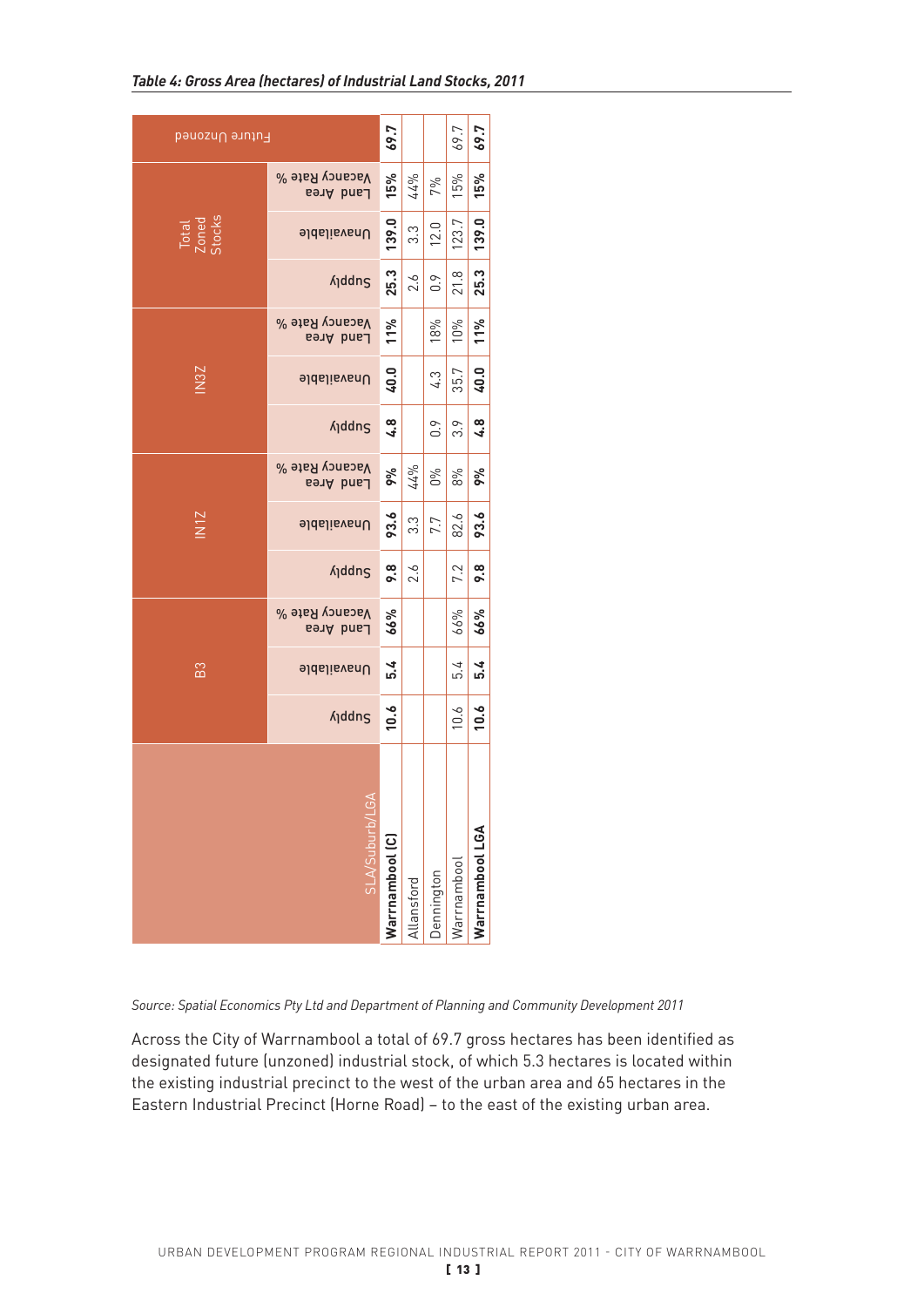# 6.2 INDUSTRIAL LAND STOCKS – LOT SIZE DISTRIBUTION

Table 5 below details the number of zoned industrial lots by selected lot size cohorts. As at July 2011, there was a total of 356 zoned industrial allotments, of which 47 lots were identified as available supply.

Of the industrial allotments located within City of Warrnambool the majority are below 0.5 hectares (77%). There were 41 zoned lots sized from 0.5 to 1 hectare and 38 lots sized from 1 to 5 hectares. There were no zoned allotments sized above 10 hectares. This indicates that the majority of demand for industrial allotments is at the smaller end.

|                        |              | Less,<br>than $0.1$<br>hectares |        | $0.1$ to $0.5$<br>hectares | $0.5$ to 1.<br>hectares |                                                                             | $1$ to 5<br>hectares    |                | hectares       | $5t$ o 10      | $10+$<br>hectares |                 | Total                                        | Lots        |
|------------------------|--------------|---------------------------------|--------|----------------------------|-------------------------|-----------------------------------------------------------------------------|-------------------------|----------------|----------------|----------------|-------------------|-----------------|----------------------------------------------|-------------|
| SLA/Suburb/LGA         | <b>Addns</b> | Unavailable                     | Supply | Unavailable                | <b>Addns</b>            | $\omega$<br>ت<br>$\Omega$<br>$\sigma$<br>≓<br>$\sigma$<br>Unav <sub>o</sub> | pply<br>$5\overline{u}$ | Unavailable    | <b>Addns</b>   | Unavailable    | Supply            | ble<br>Unavaila | pply<br>$\overline{\phantom{0}}$<br>$\Omega$ | Unavailable |
| <b>Warrnambool (C)</b> | 3            | 63                              | 33     | 174                        | $\overline{2}$          | 39                                                                          | 7                       | 31             | $\overline{2}$ | $\overline{2}$ | 0                 | 0               | 47                                           | 309         |
| Allansford             | 0            | 0                               | 4      | 8                          | $\Omega$                | U                                                                           | $\overline{ }$          | $\overline{ }$ | 0              | $\Omega$       | 0                 | $\Omega$        | 5                                            | 9           |
| Dennington             | 0            | 2                               | 6      | 4                          | $\Omega$                | 4                                                                           | $\Omega$                | $\Omega$       | 0              | 1              | $\Omega$          | O               | 6                                            | 11          |
| Warrnambool            | 3            | 61                              | 23     | 162                        | 2                       | 35                                                                          | 6                       | 30             | 2              | л              | $\Omega$          | O               | 36                                           | 289         |
| <b>Warrnambool LGA</b> | 3            | 63                              | 33     | 174                        | $\overline{2}$          | 39                                                                          | 7                       | 31             | 2              | $\overline{2}$ | 0                 | 0               | 47                                           | 309         |

*Table 5: Number of Industrial Allotments by Lot Size Cohort, 2011*

*Source: Spatial Economics Pty Ltd and Department of Planning and Community Development 2011*

# 6.3 SUPPLY OF INDUSTRIAL LAND

As previously outlined there was, at July 2011, 25.3 gross hectares of zoned industrial land supply and 69.7 gross hectares of land identified for future industrial development (unzoned).

Of this identified supply, there will be a proportion of land not available for development. Such land development take-outs include, but not limited to include: local and regional roads, supporting infrastructure, open space requirements, native vegetation, excessive slope and other environmental constraints (water-ways). Land development take-outs vary by site and particularly the size of the allotment.

Specific land development take-outs have been assessed on a parcel by parcel basis and results in an estimate of the net developable area i.e. the area available for actual industrial site development.

In total for zoned industrial land supply across the City there is approximately 21.1 net developable hectares. In terms of future identified industrial land stocks (unzoned) there is an estimated 56 net developable hectares.

The net developable area by zone type includes:

- 8.2 hectares for land zoned B3;
- • 8.3 hectares for land zoned IN1; and
- • 4.6 hectares for land zoned IN3.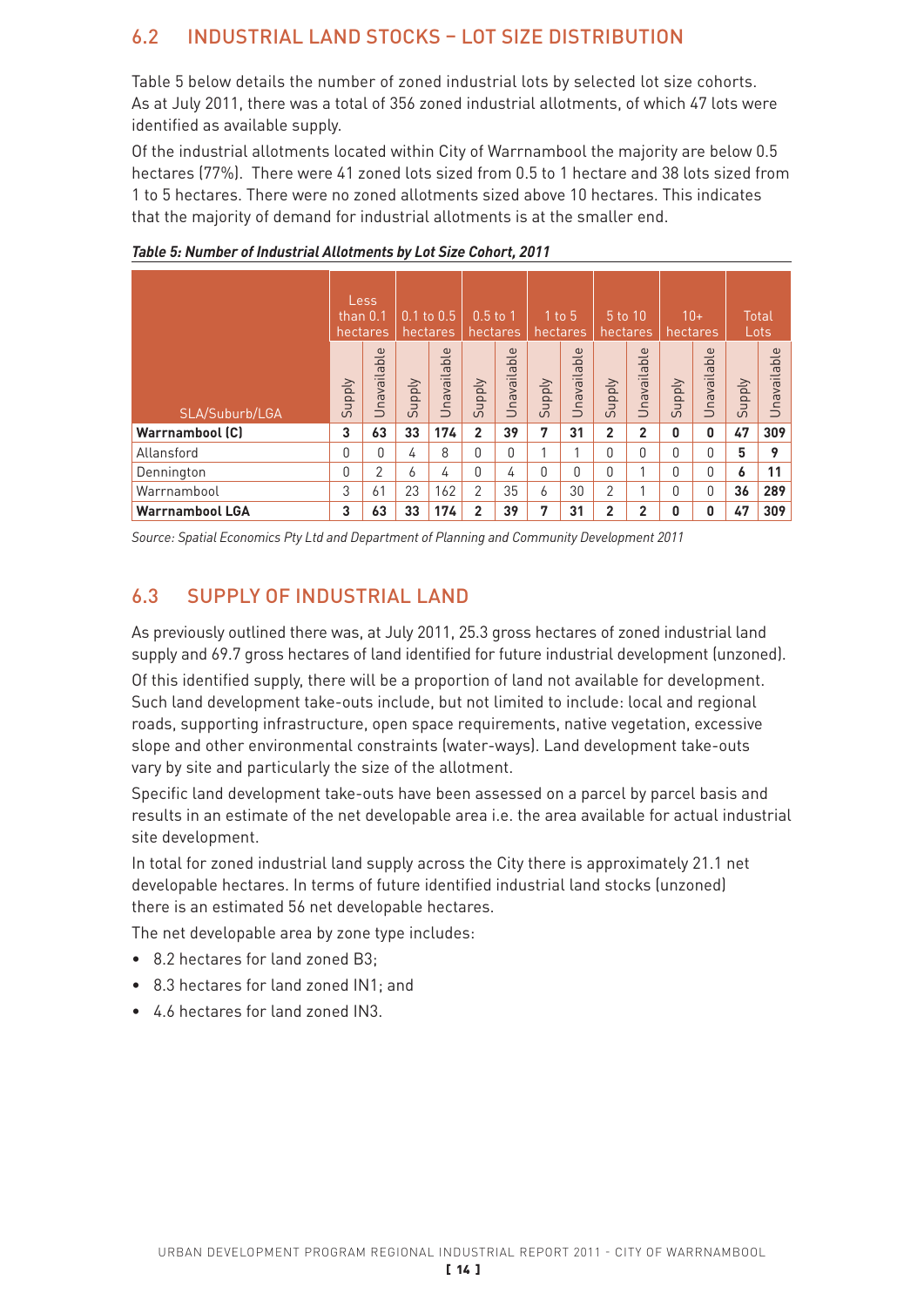#### *Table 6: Estimated Net Developable Industrial Land Stocks (hectares), 2011*

| SLA/Suburb/LGA         | B <sub>3</sub> Z | IN <sub>1</sub> Z | IN <sub>3</sub> Z | <b>Total Zoned</b><br>Area | Future<br>(unzoned) |
|------------------------|------------------|-------------------|-------------------|----------------------------|---------------------|
| Warrnambool (C)        | 8.2              | 8.3               | 4.6               | 21.1                       | 56.0                |
| Allansford             |                  | 2.1               |                   | 2.1                        |                     |
| Dennington             |                  |                   | 0.9               | 0.9                        |                     |
| Warrnambool            | 8.2              | 6.2               | 3.7               | 18.1                       | 56.0                |
| <b>Warrnambool LGA</b> | 8.2              | 8.3               | 4.6               | 21.1                       | 56.0                |

*Source: Spatial Economics Pty Ltd and Department of Planning and Community Development 2011*

The graph below illustrates the supply of industrial allotments by selected lot size cohort. In total it has been identified that there are only 47 zoned industrial lots identified as supply. The vast majority (70%) of the allotments identified as supply are sized from 0.1 to 0.5 hectares – 33 lots.

There are only three lots identified as vacant sized less than 0.1 hectares, two lots sized from 0.5 to 1 hectare, seven lots sized from 1 to 5 hectares and two lots sized from 1 to 5 hectares. There are no zoned vacant lots sized greater than ten hectares.



*Graph 1: Number of Industrial Lots (supply) by Lot Size Range, 2011*

*Source: Spatial Economics Pty Ltd and Department of Planning and Community Development 2011*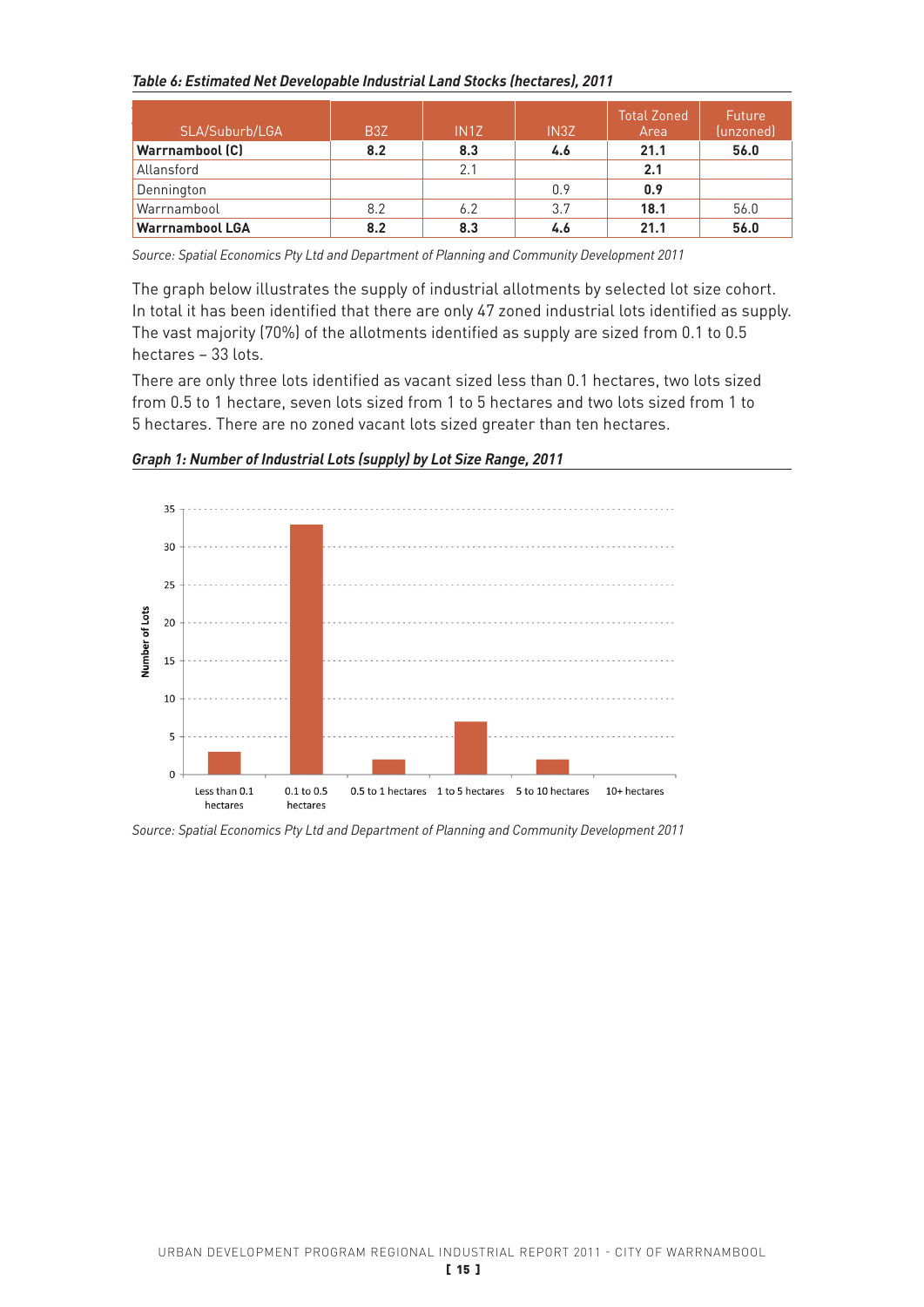# 7.0 CONSUMPTION OF INDUSTRIAL LAND

Detailed analysis of existing and historic aerial imagery combined with zoning and cadastral information from 2004 to 2009 has been used to establish the consumption of industrial land. From 2009 to 2011, consumption of industrial land has been supplemented with 'intelligence' gathered from consultation with council and DPCD regional officers.

Consumption of industrial land refers to the construction on or use of previously unoccupied industrial land over-time.

From this assessment the consumption of industrial land can be established by location, lot size and zoning. Consumption of industrial land is used as the primary indicator of future demand for industrial land and therefore the years of supply can be established.

From 2004 to 2011 on an average annual basis, 1.6 hectares per annum of industrial land has been consumed. The level of consumption by suburb is comprised of 1.3 hectares in the suburb of Warrnambool and 0.3 hectares per annum in Dennington. Consumption of industrial land over the above period by zone type entails:

- • 0.2 hectares per annum of B3 zoned land;
- • 0.9 hectares per annum of IN1 zoned land; and
- • 0.6 hectares per annum of IN3 zoned land.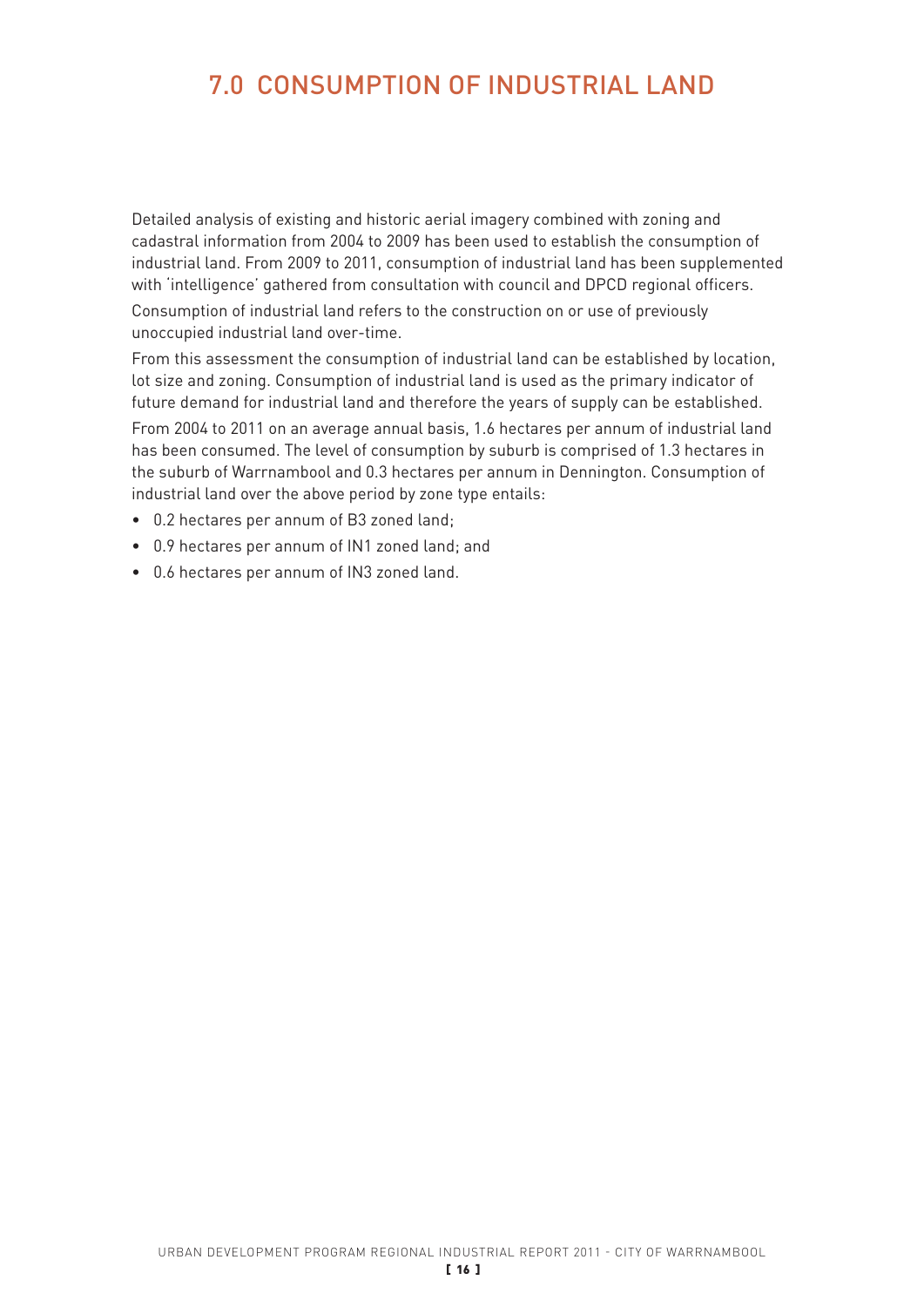# 8.0 YEARS OF SUPPLY – INDUSTRIAL LAND

The number of 'years of supply' is measured by dividing estimates of the net developable area by the average annual rate of industrial land consumption.

Table 7 below summarises the estimated years of supply by location and supply type. Firstly, identifying the future location and amount of consumption of industrial land is an uncertain task. Current levels of consumption are used as an indication of the adequacy of industrial land supply. However, the level and location of future consumption may change due to:

- the investment and business activity behaviour of the private sector;
- trends in the global economy;
- propensity for certain activities to agglomerate;
- directions in technology;
- • population/employment trends;
- • environmental impacts and adaptation; and
- • social attitudes.

In total, there is **13 years\*** industrial zoned land across the City of Warrnambool based on the average annual rate of land consumption in the period 2004 to 2011. In terms of future (unzoned) industrial land stocks it is estimated that there is in excess of an additional **15+ years\*** of supply.

|                        | <b>Years of Supply</b> |                   |                   |                            |                            |  |  |  |  |  |
|------------------------|------------------------|-------------------|-------------------|----------------------------|----------------------------|--|--|--|--|--|
| SLA/Suburb/LGA         | B <sub>3</sub> Z       | IN <sub>1</sub> Z | IN <sub>3</sub> Z | <b>Total Zoned</b><br>Area | <b>Future</b><br>(unzoned) |  |  |  |  |  |
| Warrnambool (C)        | $15+$                  | 10                | 8                 | 13                         | $15+$                      |  |  |  |  |  |
| Allansford             |                        | $15+$             |                   | $15+$                      |                            |  |  |  |  |  |
| Dennington             |                        |                   | 4                 |                            |                            |  |  |  |  |  |
| Warrnambool            |                        |                   | 11                | 13                         |                            |  |  |  |  |  |
| <b>Warrnambool LGA</b> | $15+$                  | 10                | 8                 |                            | 15+                        |  |  |  |  |  |

#### *Table 7: Years of Supply of Industrial Land Stocks\**

*Source: Spatial Economics Pty Ltd and Department of Planning and Community Development 2011*

In terms of the estimated years of supply by zone type, there is:

- in excess of 15 years supply of B3 zoned land;
- • 10 years supply of IN1 zoned land; and
- • 8 years supply of IN3 zoned land.

However, it is be expected that as a certain zone type is depleted and/or becomes scare there would be a high degree of 'substitution' between both zone types and localities, where zoning regulations permit the actual industrial use and the locality has minimal influence on locational decisions.

Historical industrial land consumption is a sound base to assess future consumption of industrial land consumption. However, economic/employment activity can and will invariably change. Specifically, as local resident population increase so will the requirement for additional employment land to 'service' resident population needs. In addition, there is always the likelihood of 'export' related industry development that would require additional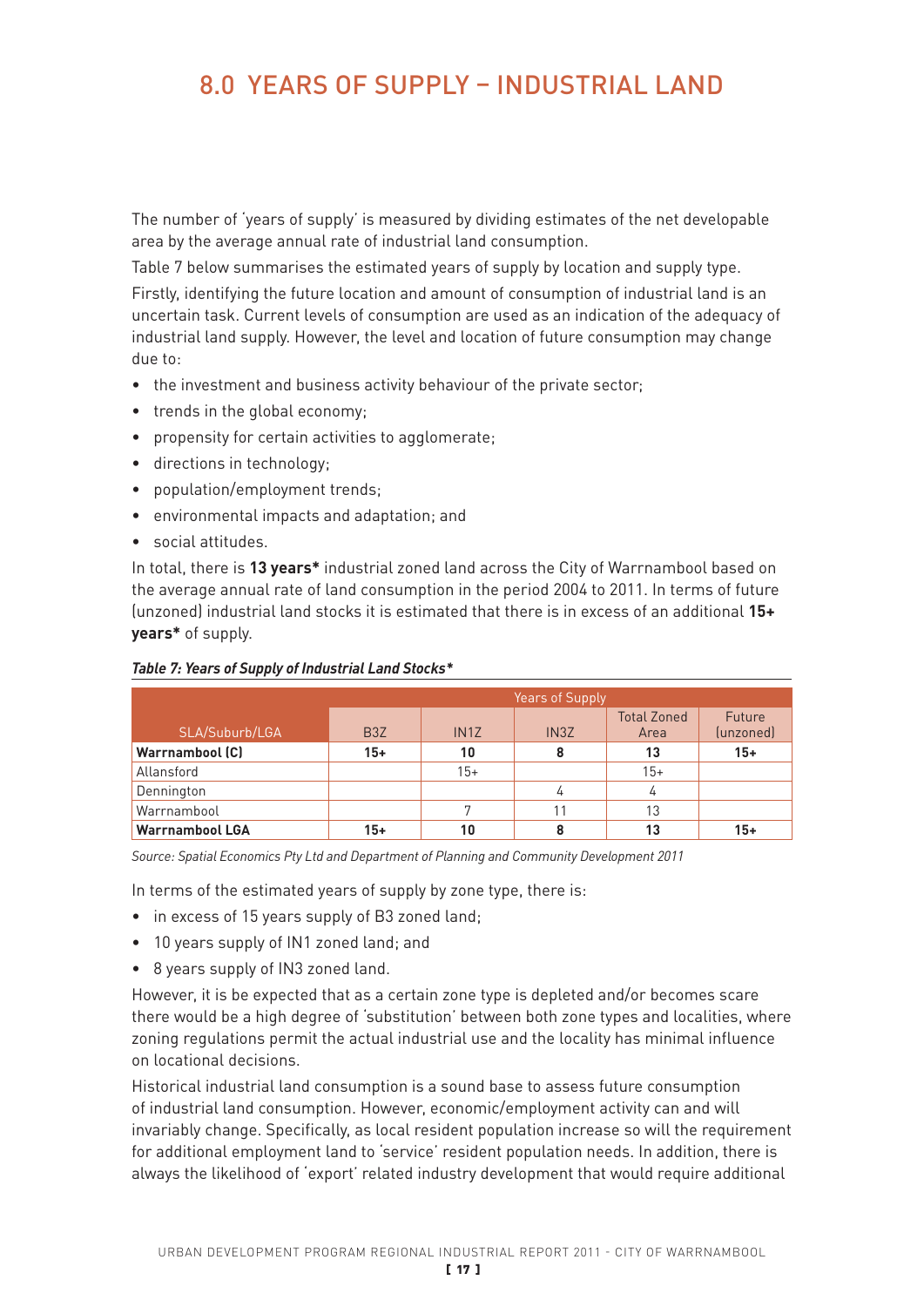industrial land. Due to this uncertainty relating to forecasting industrial land requirements two demand scenarios and related adequacies are presented, namely a 25% and 50% increase in the demand for industrial land.

With increased land demand scenarios the adequacy of industrial land stocks result in:

- • 25% increase in demand (2.0 hectares per annum)
	- Total zoned industrial land stocks 10 years supply;
	- Zoned (B3Z) 15+ years supply;
	- Zoned (IN1Z) 8 years supply;
	- Zoned (IN3Z) 6 years supply; and
	- Future (unzoned) 15+ years supply.
- • 50% increase in demand (2.4 hectares per annum)
	- Total zoned industrial land stocks 9 years supply;
	- Zoned (B3Z) 15+ years supply;
	- Zoned (IN1Z) 6 years supply;
	- Zoned (IN3Z) 5 years supply; and
	- Future (unzoned) 13 years supply.

Based on identified existing stocks of industrial land, there is an adequate stock of zoned and unzoned industrial land stocks to meet trend and accelerated consumption rates across the City of Warrnambool to meet short to medium requirements.

Overall, based on recent rates of industrial land consumption there is sufficient zoned stocks to meet approximately **13 years\*** of demand. However, if demand accelerated from recent historical averages there is sufficient zoned stock to satisfy 9 years (50% increase in consumption) and ten years (25% increase in consumption) of demand.

In terms of future (unzoned) identified industrial land stocks it is sufficient to meet at least **15 years\*** of demand based on a 50% increase rate of consumption relative to recent historical consumption rates.

**\*Note that since the preparation of this report, Amendment C72 to the City of Warrnambool Planning Scheme was approved; which rezoned around 70 hectares of land to an Industrial 1 and Industrial 3 Zone. 65 hectares of additional IN3 zoned land is provided in the Eastern Industrial Precinct, and 4.7 hectares of IN1 zoned land provided in the Warrnambool West Industrial Area. Overall, this provides additional zoned industrial land with the potential of over 15 years supply.**